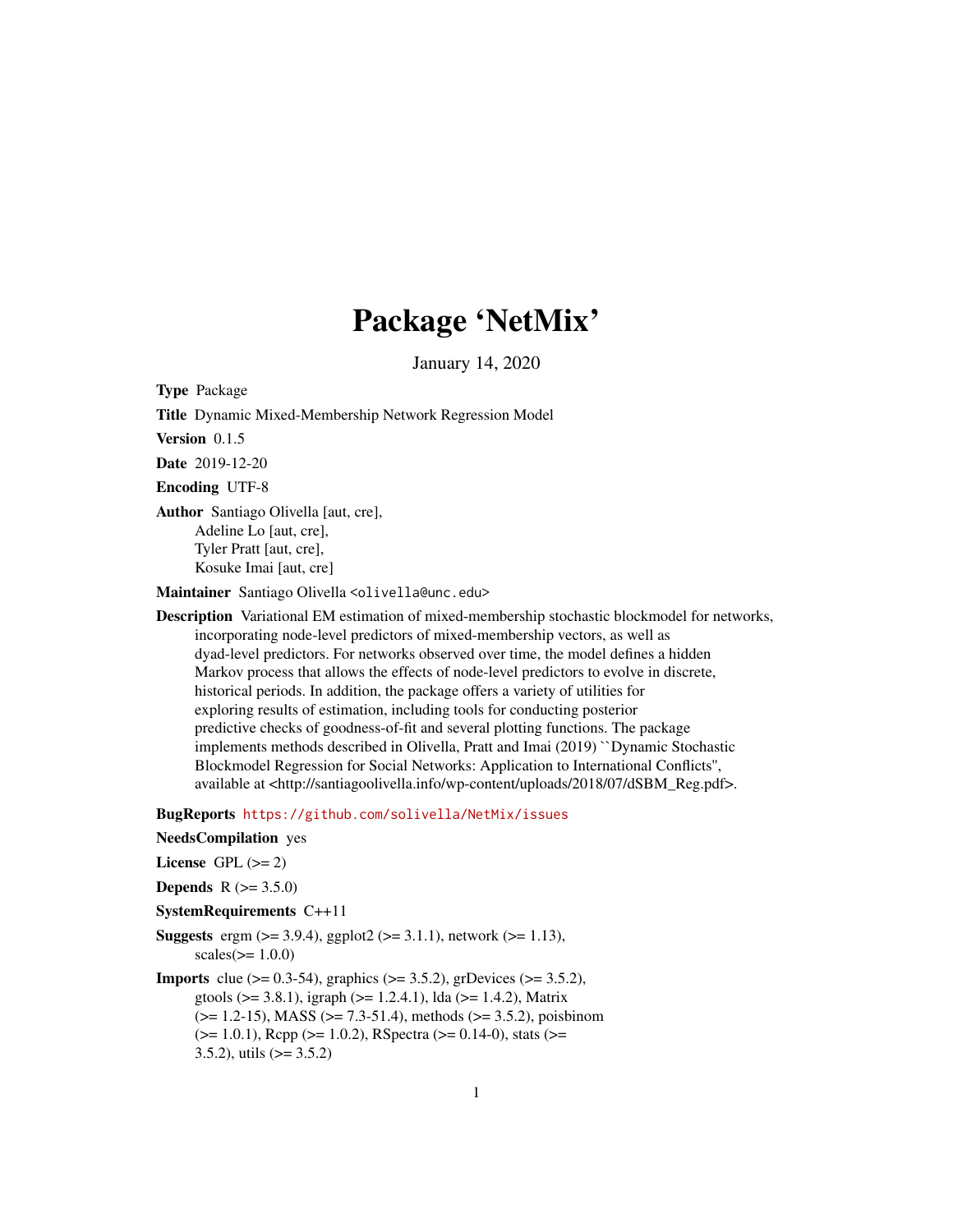<span id="page-1-0"></span>LinkingTo Rcpp, RcppArmadillo RoxygenNote 7.0.2 Repository CRAN Date/Publication 2020-01-14 21:10:02 UTC

# R topics documented:

| Index | 26 |
|-------|----|
|       |    |

NetMix-package *Dynamic Mixed-Membership Network Regression Model*

# Description

Variational EM estimation of mixed-membership stochastic blockmodel for networks, incorporating node-level predictors of mixed-membership vectors, as well as dyad-level predictors. For networks observed over time, the model defines a hidden Markov process that allows the effects of node-level predictors to evolve in discrete, historical periods. In addition, the package offers a variety of utilities for exploring results of estimation, including tools for conducting posterior predictive checks of goodness-of-fit and several plotting functions. The package implements methods described in Olivella, Pratt and Imai (2019) "Dynamic Stochastic Blockmodel Regression for Social Networks: Application to International Conflicts", available at <http://santiagoolivella.info/wpcontent/uploads/2018/07/dSBM\_Reg.pdf>.

# Details

The DESCRIPTION file:

| Package: | <b>NetMix</b>                                     |
|----------|---------------------------------------------------|
| Type:    | Package                                           |
| Title:   | Dynamic Mixed-Membership Network Regression Model |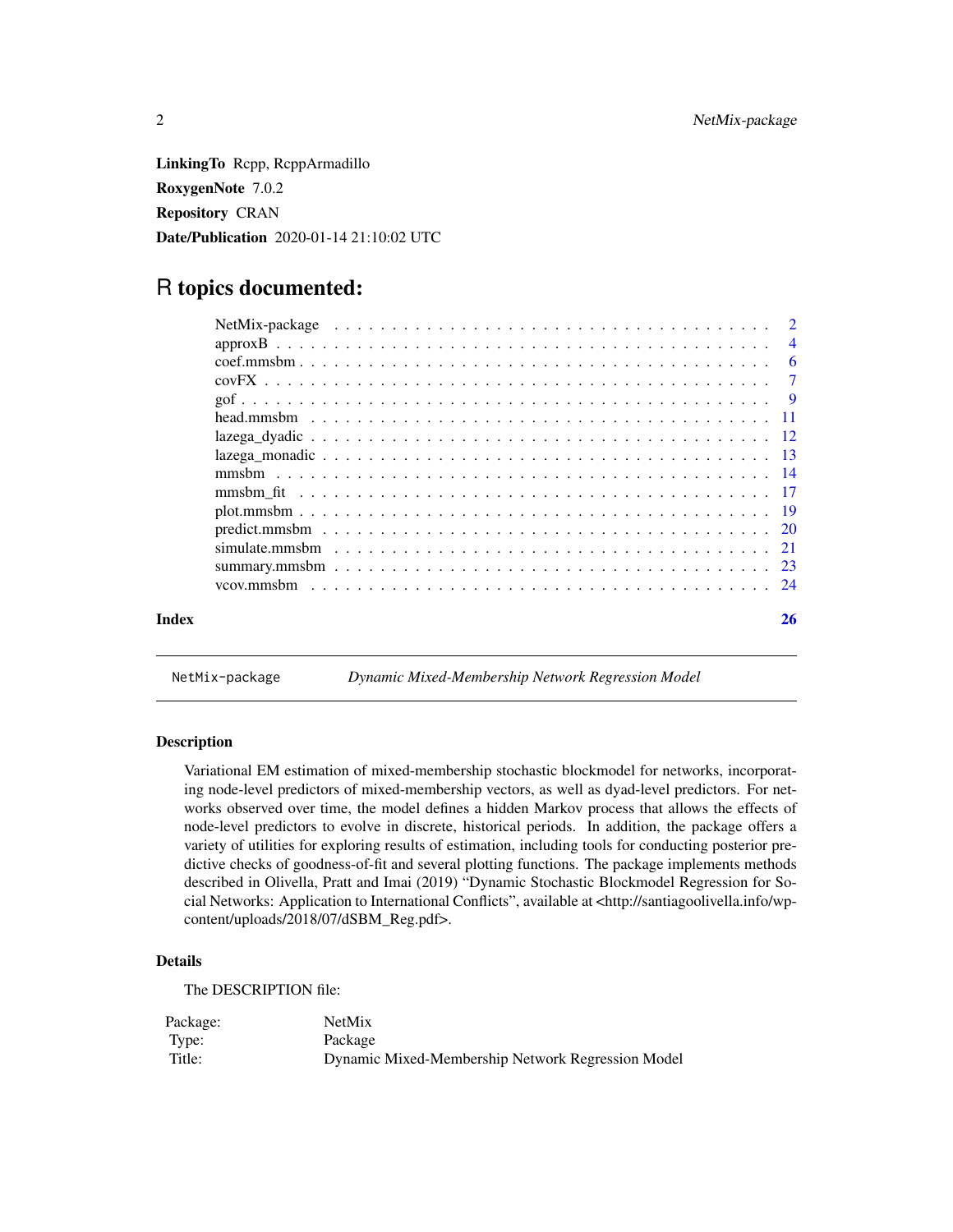# NetMix-package 3

| Version:                  | 0.1.5                                                                                                                                                                                |
|---------------------------|--------------------------------------------------------------------------------------------------------------------------------------------------------------------------------------|
|                           | 2019-12-20                                                                                                                                                                           |
| Encoding:                 | UTF-8                                                                                                                                                                                |
| \uthor:                   | Santiago Olivella [aut, cre], Adeline Lo [aut, cre], Tyler Pratt [aut, cre], Kosuke Imai [aut, cre]                                                                                  |
| Maintainer:               | Santiago Olivella <olivella@unc.edu></olivella@unc.edu>                                                                                                                              |
| Description:              | Variational EM estimation of mixed-membership stochastic blockmodel for networks, incorporating r                                                                                    |
| BugReports:               | https://github.com/solivella/NetMix/issues                                                                                                                                           |
| NeedsCompilation:         |                                                                                                                                                                                      |
| License:                  | $GPL (= 2)$                                                                                                                                                                          |
| Depends:                  | $R$ ( $>=$ 3.5.0)                                                                                                                                                                    |
| SystemRequirements: C++11 |                                                                                                                                                                                      |
| Suggests:                 |                                                                                                                                                                                      |
| Imports:                  | ergm (>= 3.9.4), ggplot2 (>= 3.1.1), network (>= 1.13), scales(>= 1.0.0)<br>clue (>= 0.3-54), graphics (>= 3.5.2), grDevices (>= 3.5.2), gtools (>= 3.8.1), igraph (>= 1.2.4.1), lda |
| LinkingTo:                | Rcpp, RcppArmadillo                                                                                                                                                                  |
| RoxygenNote:              | 7.0.2                                                                                                                                                                                |
|                           |                                                                                                                                                                                      |

Index of help topics:

| NetMix-package | Dynamic Mixed-Membership Network Regression<br>Model                      |
|----------------|---------------------------------------------------------------------------|
| approxB        | Internal functions and generics for 'mmsbm'<br>package                    |
| coef.mmsbm     | Extract Regression Coefficients for a Fitted<br>'mmsbm' Object            |
| covFX          | Generate estimated monadic covariate effects<br>for estimated mmsbm model |
| gof            | Posterior predictive checks using structural<br>network charactericts     |
| head.mmsbm     | Identify nodes with most frequent membership in<br>latent groups          |
| lazega_dyadic  | Dyadic predictors in the Lazega friendship<br>network (Lazega 2001).      |
| lazega_monadic | Monadic predictors in the Lazega friendship<br>network (Lazega 2001).     |
| mmsbm          | Dynamic mixed-membership stochastic blockmodel<br>with covariates         |
| mmsbm_fit      | Fitter Function for dynamic MMSBM Model                                   |
| plot.mmsbm     | Various visualization tools for 'mmsbm' objects                           |
| predict.mmsbm  | Predict edges based on estimated mmsbm model                              |
| simulate.mmsbm | Simulate a complete sociomatrix from an 'mmsbm'<br>object                 |
| summary.mmsbm  | Summarize 'mmsbm' object                                                  |
| vcov.mmsbm     | Extract Variance-Covariance Matrix for a Fitted<br>'mmsbm' Object         |

This section should provide a more detailed overview of how to use the package, including the most important functions.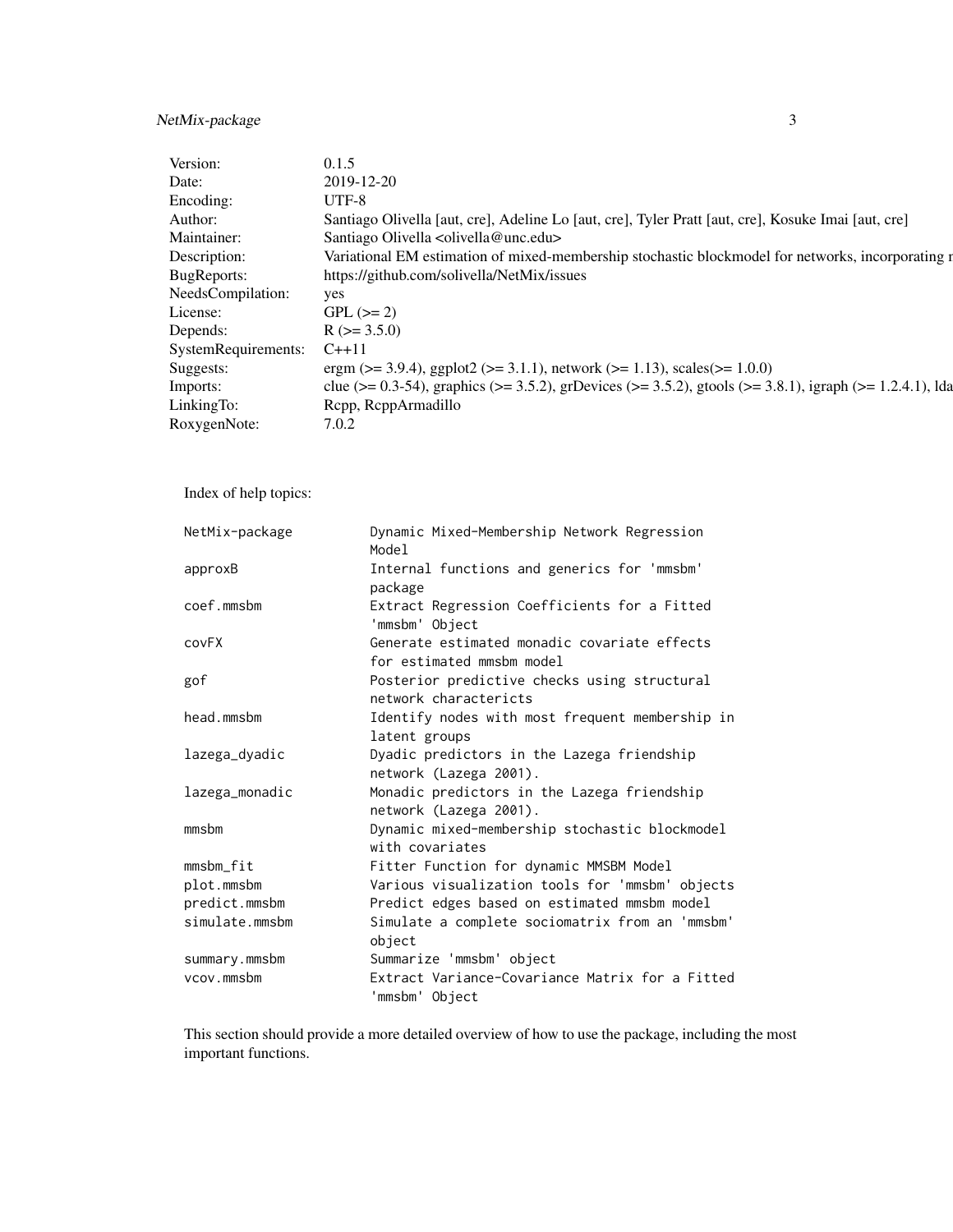#### <span id="page-3-0"></span>Author(s)

Santiago Olivella [aut, cre], Adeline Lo [aut, cre], Tyler Pratt [aut, cre], Kosuke Imai [aut, cre] Maintainer: Santiago Olivella <olivella@unc.edu>

#### References

This optional section can contain literature or other references for background information.

# See Also

Optional links to other man pages

#### Examples

## Optional simple examples of the most important functions ## Use \dontrun{} around code to be shown but not executed

approxB *Internal functions and generics for* mmsbm *package*

# Description

These are various utilities and generic methods used by the main package function.

#### Usage

```
approxB(y, d_id, pi_mat)
getZ(pi_mat)
alphaLB(par, tot_nodes, c_t, x_t, s_mat, t_id, var_beta, mu_beta)
.cbind.fill(...).transf_muvar(
 orig,
 is_var,
  is_array,
 des.mat,
 nblock = NULL,nstate = NULL,
  devs = NULL)
.bar.legend(colPalette, range)
.mpower(mat, p)
```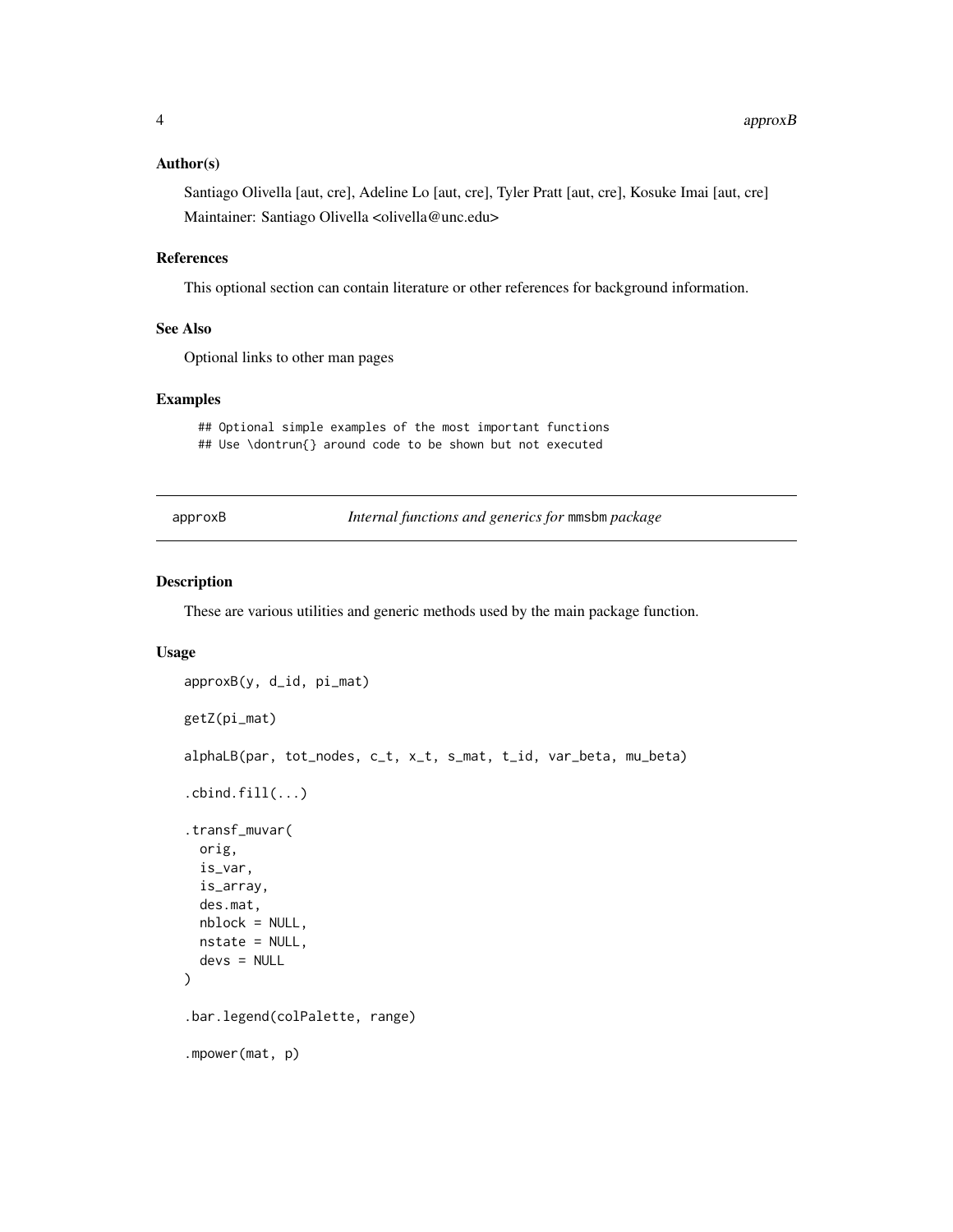.findPerm(block\_list, target\_mat = NULL, use\_perms = TRUE)

.transf(mat)

.pi.hat(X, beta)

.e.pi(pi\_l, kappa)

# Arguments

| у                 | Numeric vector; vector of edge values.                                                                                                                      |
|-------------------|-------------------------------------------------------------------------------------------------------------------------------------------------------------|
| $d_id$            | Integer matrix; two-column matrix with nr. dyads rows, containing zero-based<br>sender (first column) and receiver (second column) node id's for each dyad. |
| pi_mat            | Numeric matrix; row-stochastic matrix of mixed-memberships.                                                                                                 |
| par               | Vector of parameter values.                                                                                                                                 |
| tot_nodes         | Integer vector; total number of nodes each node interacts with.                                                                                             |
| $c_t$             | Integer matrix; samples from Poisson-Binomial counts of a node instantiating a<br>group.                                                                    |
| x_t               | Numeric matrix; transposed monadic design matrices.                                                                                                         |
| s_mat             | Integer matrix; Samples of HMM states by time period.                                                                                                       |
| t_id              | Integer vector; for each node, what time-period is it observed in? zero-indexed.                                                                            |
| mu_beta, var_beta |                                                                                                                                                             |
|                   | Numeric arrays; prior mean and variances of monadic coefficients.                                                                                           |
| $\cdots$          | Numeric vectors; vectors of potentially different length to be cbind-ed.                                                                                    |
| orig              | Object to be transformed.                                                                                                                                   |
| is_var            | Boolean. Is the object to be transformed a variance term?                                                                                                   |
| is_array          | Boolean. Is the object to be transformed an array?                                                                                                          |
| des.mat           | Numeric matrix. Design matrix corresponding to transformed object.                                                                                          |
| nblock            | Number of groups in model, defaults to NULL.                                                                                                                |
| nstate            | Number of hidden Markov states in model, defaults to NULL.                                                                                                  |
| devs              | Vector of standard deviations to use in transformation of variances. Defaults to<br>NULL.                                                                   |
| colPalette        | A function produced by colorRamp.                                                                                                                           |
| range             | The range of values to label the legend.                                                                                                                    |
| mat               | Numeric matrix                                                                                                                                              |
| р                 | Numeric scalar; power to raise matrix to.                                                                                                                   |
| block_list        | List of matrices; each element is a square, numeric matrix that defines a block-<br>model,                                                                  |
| target_mat        | Numeric matrix; reference blockmodel that those in block_list should be aligned<br>to. Optional, defaults to NULL.                                          |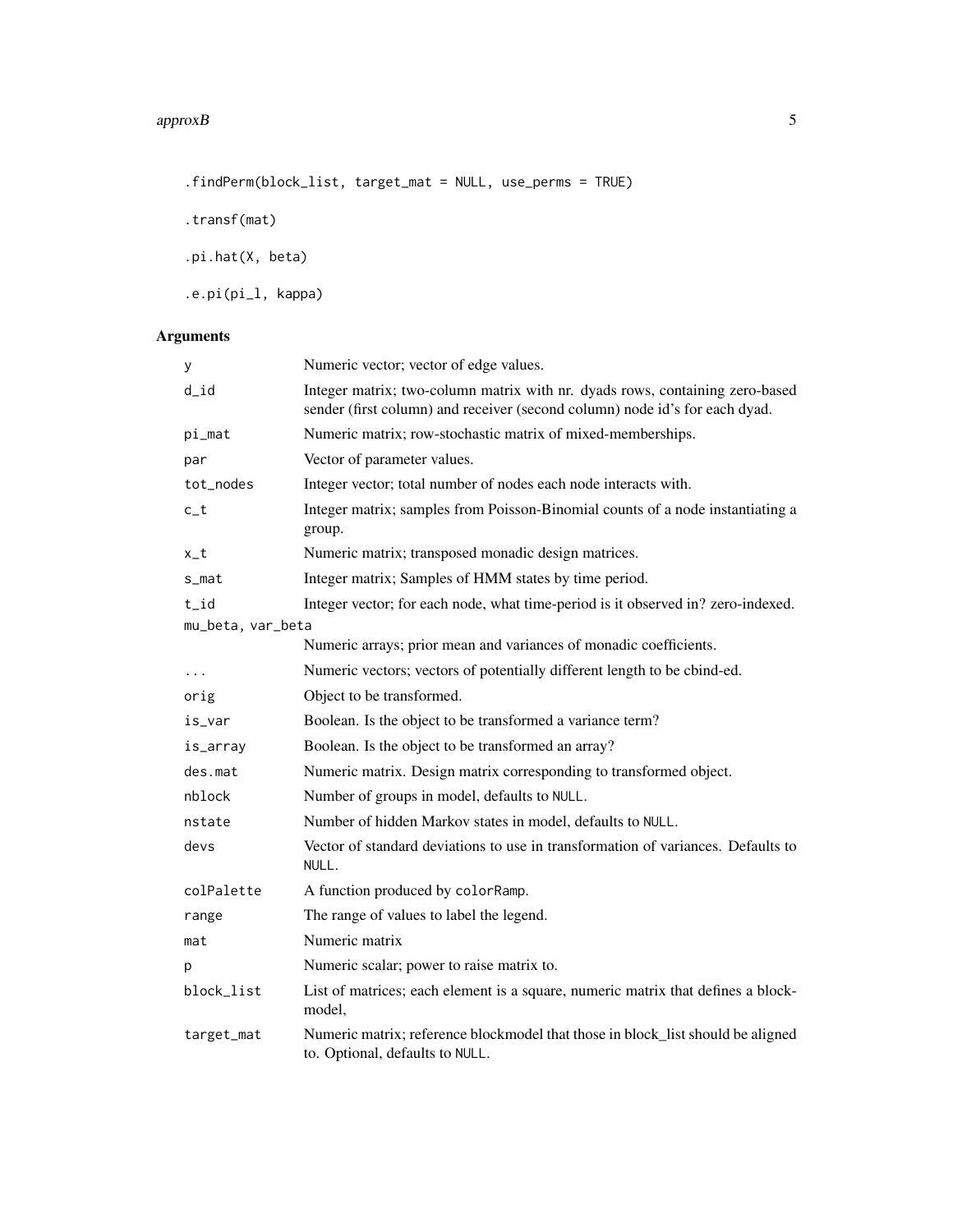<span id="page-5-0"></span>

| use_perms | Boolean; should all row/column permutations be explored when realigning ma-<br>trices? defaults to TRUE.                                           |
|-----------|----------------------------------------------------------------------------------------------------------------------------------------------------|
| X         | Numeric matrix; design matrix of monadic predictors.                                                                                               |
| beta      | Numeric array; array of coefficients associated with monadic predictors. It of<br>dimensions Nr. Predictors by Nr. of Blocks by Nr. of HMM states. |
| $pi_l$    | List of mixed-membership matrices.                                                                                                                 |
| kappa     | Numeric matrix; matrix of marginal HMM state probabilities.                                                                                        |

# Details

These functions are meant for internal use only.

#### Value

See individual return section for each function:

.cbind.fill Matrix of cbind'ed elements in ..., with missing values in each vector filled with NA.

.mpower Matrix; the result of raising mat to the p power.

.findPerm List of permuted blockmodel matrices

- .transf Matrix with transformed mixed-membership vectors along its rows, s.t. no element is equal to 0.0 or 1.0.
- .pi.hat List of predicted mixed-membership matrices, one element per HMM state.
- .e.pi Matrix of expected mixed-membership vectors along its rows, with expectation computed over marginal distribution over HMM states for each time period.

# Author(s)

Santiago Olivella (olivella@unc.edu), Adeline Lo (aylo@wisc.edu), Tyler Pratt (tyler.pratt@yale.edu), Kosuke Imai (imai@harvard.edu)

coef.mmsbm *Extract Regression Coefficients for a Fitted* mmsbm *Object*

# Description

Extract Regression Coefficients for a Fitted mmsbm Object

### Usage

```
## S3 method for class 'mmsbm'
coef(object, param = "All", ...)
```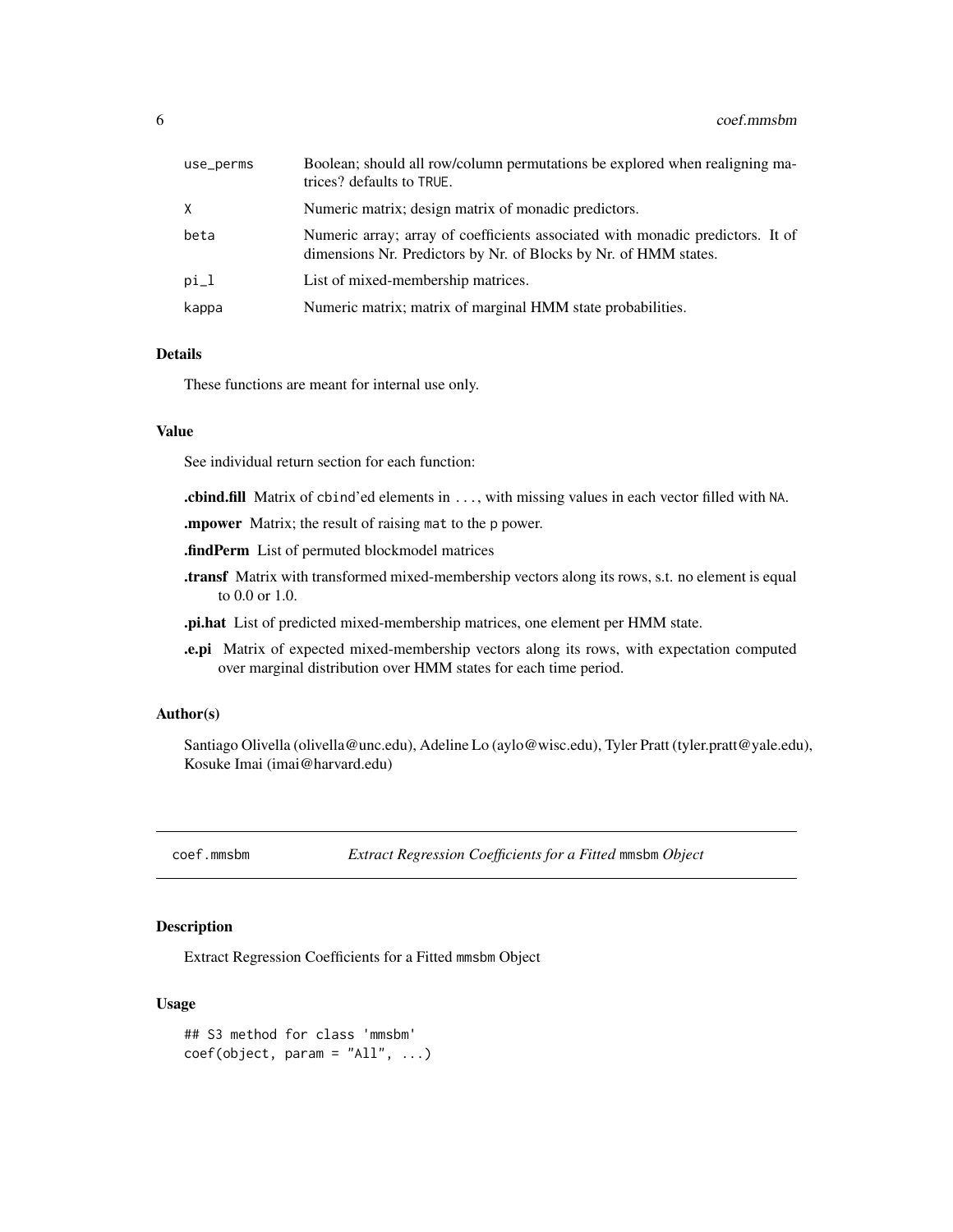#### <span id="page-6-0"></span> $covFX$  27

## **Arguments**

| object  | An object of class mmsbm, a result of a call to mmsbm                                                                                 |
|---------|---------------------------------------------------------------------------------------------------------------------------------------|
| param   | Character string, which set of parameters should the vcov be extracted for? One<br>of "MonadCoef", "DyadCoef" or "All" (the default). |
| $\cdot$ | Currently ignored                                                                                                                     |

# Value

For param="DyadCoef", a numeric vector. For param="MonadCoef", an array with HMM states along the third dimension. For param="All", named list of individual return components.

#### Author(s)

Santiago Olivella (olivella@unc.edu), Adeline Lo (aylo@wisc.edu), Tyler Pratt (tyler.pratt@yale.edu), Kosuke Imai (imai@harvard.edu)

# Examples

```
library(NetMix)
## Load datasets
data("lazega_dyadic")
data("lazega_monadic")
## Estimate model with 2 groups
lazega_mmsbm <- mmsbm(SocializeWith ~ Coworkers,
                      ~ School,
                      senderID = "Lawyer1",
                      receiverID = "Lawyer2",
                      nodeID = "Lawyer",
                      data.dyad = lazega_dyadic,
                      data.monad = lazega_monadic,
                      n.blocks = 2,
                      mmsbm.control = list(seed = 123,
                                           hessian = FALSE))
```
coef(lazega\_mmsbm, "MonadCoef")

| <b>COVFX</b> | Generate estimated monadic covariate effects for estimated mmsbm |
|--------------|------------------------------------------------------------------|
|              | model                                                            |

# Description

The function estimates the effect of a shift in monadic covariate values on the probability of edge formation in the network.

#### Usage

covFX(fm, cov, shift, max.val = FALSE)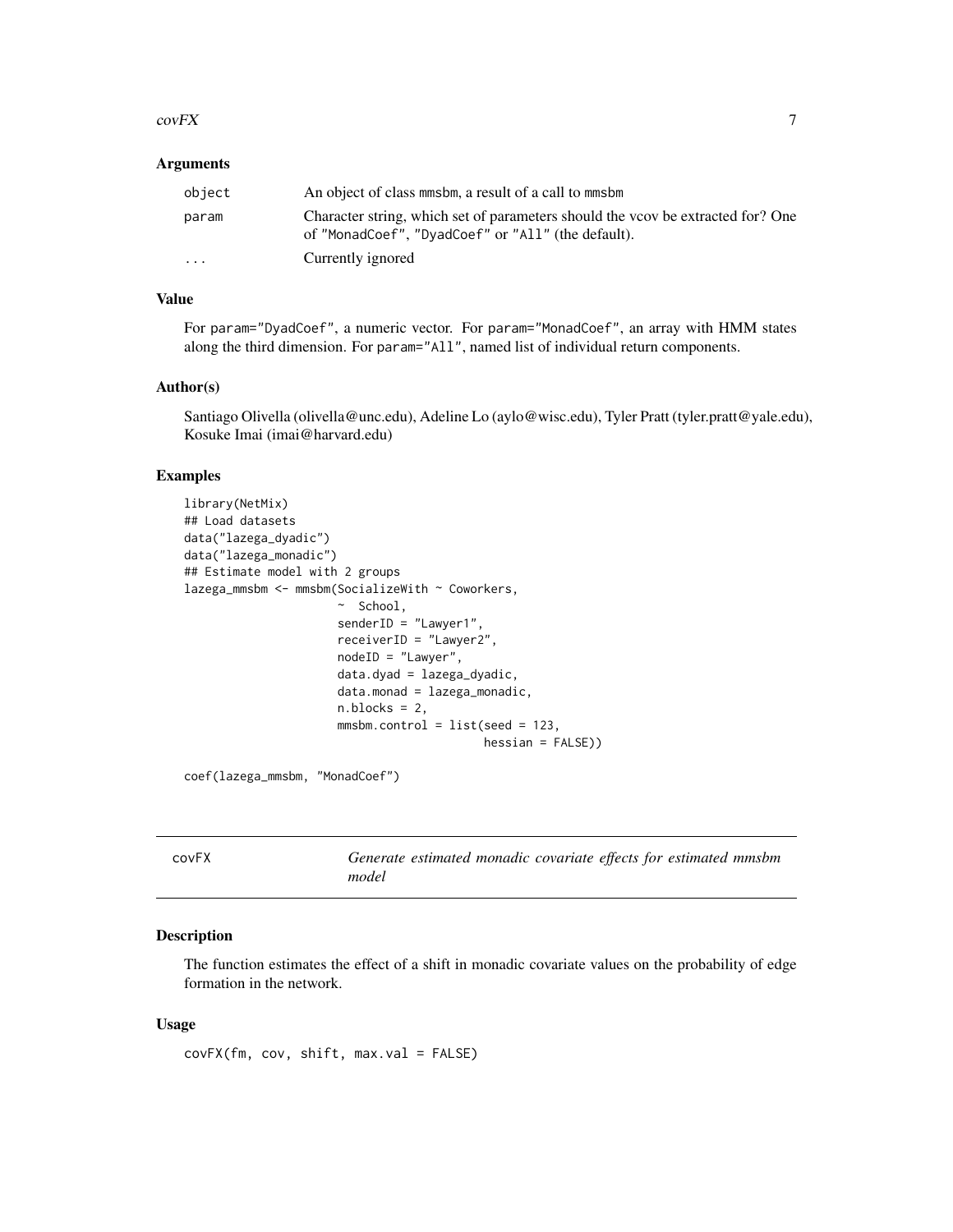#### Arguments

| fm      | An object of class mmsbm, a result of a call to mmsbm.                                                                                                                          |
|---------|---------------------------------------------------------------------------------------------------------------------------------------------------------------------------------|
| cov     | Character string identifying the monadic covariate to be shifted.                                                                                                               |
| shift   | Numeric value specifying the desired increase or decrease in the monadic co-<br>variate. The monadic predictor will be shifted by this value for all nodes and<br>time periods. |
| max.val | An optional numeric value specifying the maximum possible value for the monadic<br>covariate.                                                                                   |

# Value

List with named components:

- Overall Avg. Effect Overall average effect of the covariate shift on the predicted probability of edge formation.
- Avg. Effect by Time Vector of average effects of the covariate shift on the predicted probability of edge formation for each time period.
- Avg. Effect by Node Vector of average effects of the covariate shift on the predicted probability of edge formation for each node.
- Avg. Effect by Dyad Vector of average effects of the covariate shift on the predicted probability of edge formation for each node dyad.
- Avg. Effect Dyad-Time Vector of estimated effects of the covariate shift on the predicted probability of edge formation for each node dyad-time unit.

# Author(s)

Santiago Olivella (olivella@unc.edu), Adeline Lo (aylo@wisc.edu), Tyler Pratt (tyler.pratt@yale.edu), Kosuke Imai (imai@harvard.edu)

# Examples

```
library(NetMix)
## Load datasets
data("lazega_dyadic")
data("lazega_monadic")
## Estimate model with 2 groups
lazega_mmsbm <- mmsbm(SocializeWith ~ Coworkers,
                      ~\sim Age,
                      senderID = "Lawyer1",
                      receiverID = "Lawyer2",
                      nodeID = "Lawyer",
                      data.dyad = lazega_dyadic,
                      data.monad = lazega_monadic,
                      n.blocks = 2,
                      mmsbm.control = list(seed = 123,hessian = FALSE))
```
## Compute effect of decreasing every lawyers' age by 10 years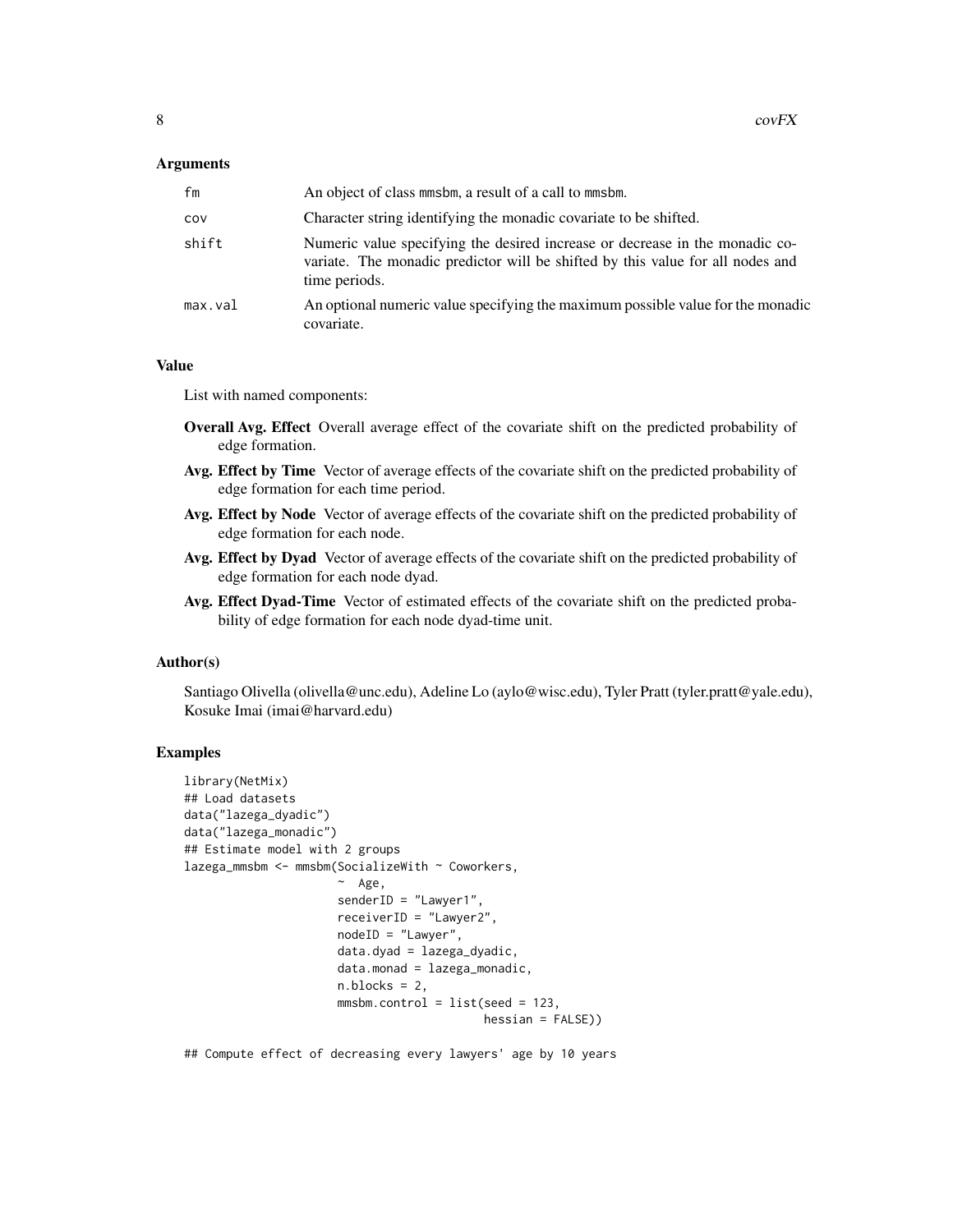```
fx_list \leftarrow covFX(lazega_mmsbm, cov = "Age", shift = -10)fx_list[["Overall Avg. Effect of Age"]]
```
gof *Posterior predictive checks using structural network charactericts*

# Description

The function generates a variety of plots that serve as posterior predictive checks on the goodness of fit of a fitted mmsbm object.

# Usage

```
gof(x, \ldots)## S3 method for class 'mmsbm'
gof(
 x,
  gof_stat = c("Geodesics", "Degree"),
 level = 0.95,
  samples = 50,
 new.data.dyad = NULL,
 new.data.monad = NULL,
 parametric_mm = FALSE,
  seed = NULL,
  ...
\mathcal{L}
```
# Arguments

| X             | An object of class mmsbm, a result of a call to mmsbm.                                                                                                                                           |
|---------------|--------------------------------------------------------------------------------------------------------------------------------------------------------------------------------------------------|
| $\ddots$      | Currently ignored.                                                                                                                                                                               |
| gof_stat      | Character vector. Accepts any subset from "Geodesics", "Degree", "Indegree",<br>"Outdegree", "3-Motifs", "Dyad Shared Partners", "Edge Shared Partners", and<br>"Incoming K-stars". See details. |
| level         | Double. Level of credible interval for posterior predictive distribution around<br>structural quantities of interest.                                                                            |
| samples       | Integer. Number of sampled networks from model's posterior predictive using<br>simulate.mmsbm.                                                                                                   |
| new.data.dyad | See simulate.mmsbm. Enables out-of-sample checking.                                                                                                                                              |
|               | new data monad See simulate mmsbm. Enables out-of-sample checking.                                                                                                                               |
| parametric_mm | See simulate.mmsbm.                                                                                                                                                                              |
| seed          | See simulate.mmsbm.                                                                                                                                                                              |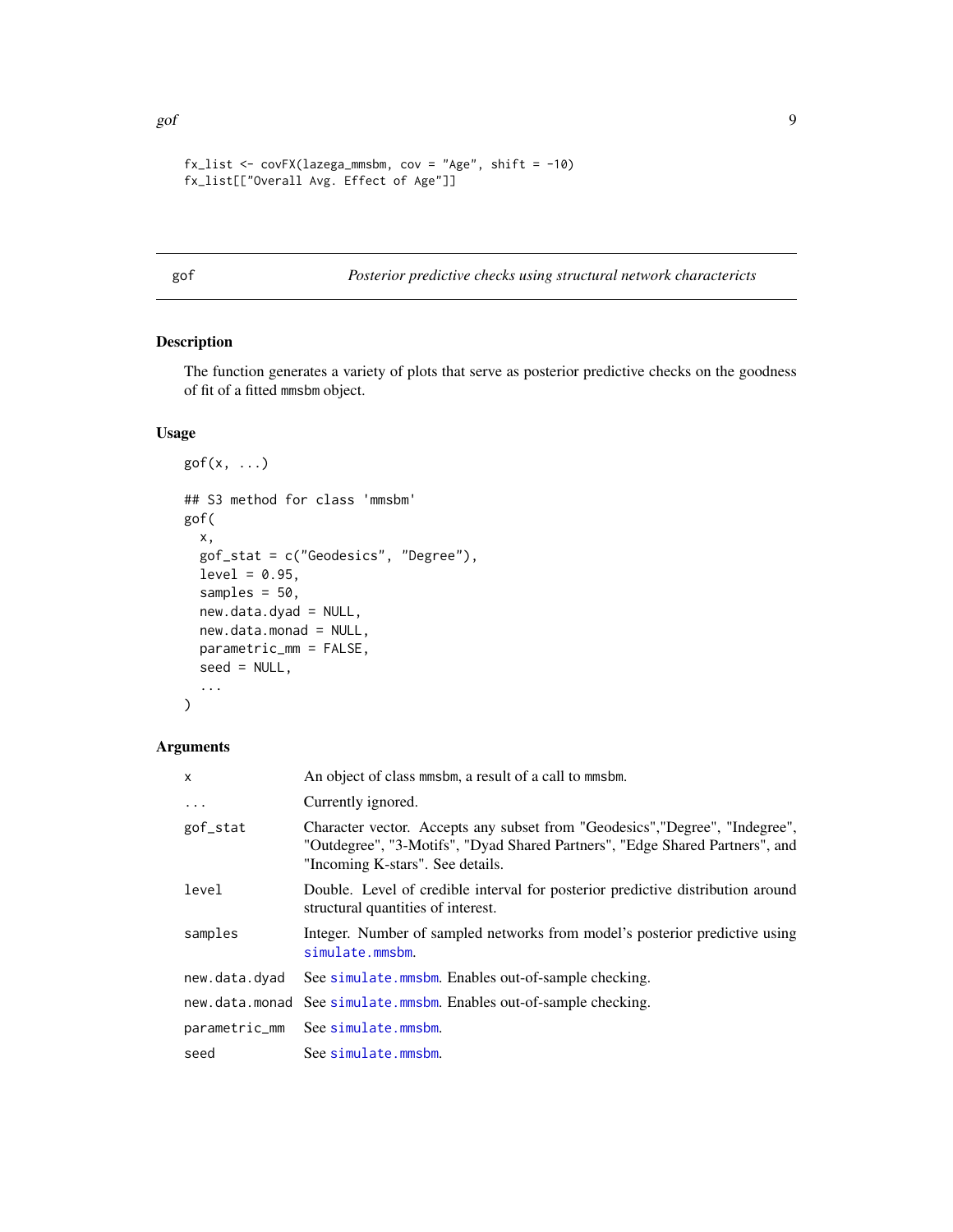#### Details

Goodness of fit of network models has typically been established by evaluating how the structural characteristics of predicted networks compare to those of the observed network. When estimated in a Bayesian framework, this approach is equivalent to conducting posterior preditive checks on these structural quantities of interest. When new.data.dyad and/or new.data.monad are passed that are different from those used in estimation, this is equivalent to conducting posterior predictive checks out-of-sample.

The set of structural features used to determine goodness of fit is somewhat arbitrary, and chosen mostly to incorporate various first order, second order, and (to the extent possible) third-order characteristics of the network. "Geodesics" focuses on the distribution over observed and predicted geodesic distances between nodes; "Indegree" and "Outdegree" focuses on the distribution over incoming and outgoing connections per node; "3-motifs" focus on a distribution over possible connectivity patterns between triads (i.e. the triadic census); "Dyad Shared Partners" focuses on the distribution over the number of shared partners between any two dayds; "Edge Shared Partners" is similarly defined, but w.r.t. edges, rather than dyads; and finally "Incoming K-stars" focuses on a frequency distribution over stars with  $k=1,...$  spokes.

Obtaining samples of the last three structural features can be very computationally expensive, and is discouraged on networks with more than 50 nodes.

# Value

A ggplot object.

# Author(s)

Santiago Olivella (olivella@unc.edu), Adeline Lo (aylo@wisc.edu), Tyler Pratt (tyler.pratt@yale.edu), Kosuke Imai (imai@harvard.edu)

# Examples

```
library(NetMix)
## Load datasets
data("lazega_dyadic")
data("lazega_monadic")
## Estimate model with 2 groups
lazega_mmsbm <- mmsbm(SocializeWith ~ Coworkers,
                      senderID = "Lawyer1",
                      receiverID = "Lawyer2",
                      nodeID = "Lawyer",
                      data.dyad = lazega_dyadic,
                      data.monad = lazega_monadic,
                      n.blocks = 2,
                      mmsbm.control = list(seed = 123,hessian = FALSE))
## Plot observed (red) and simulated (gray) distributions over
## indegrees
## (typically a larger number of samples would be taken)
gof(lazega_mmsbm, gof_stat = "Indegree", samples = 2)
```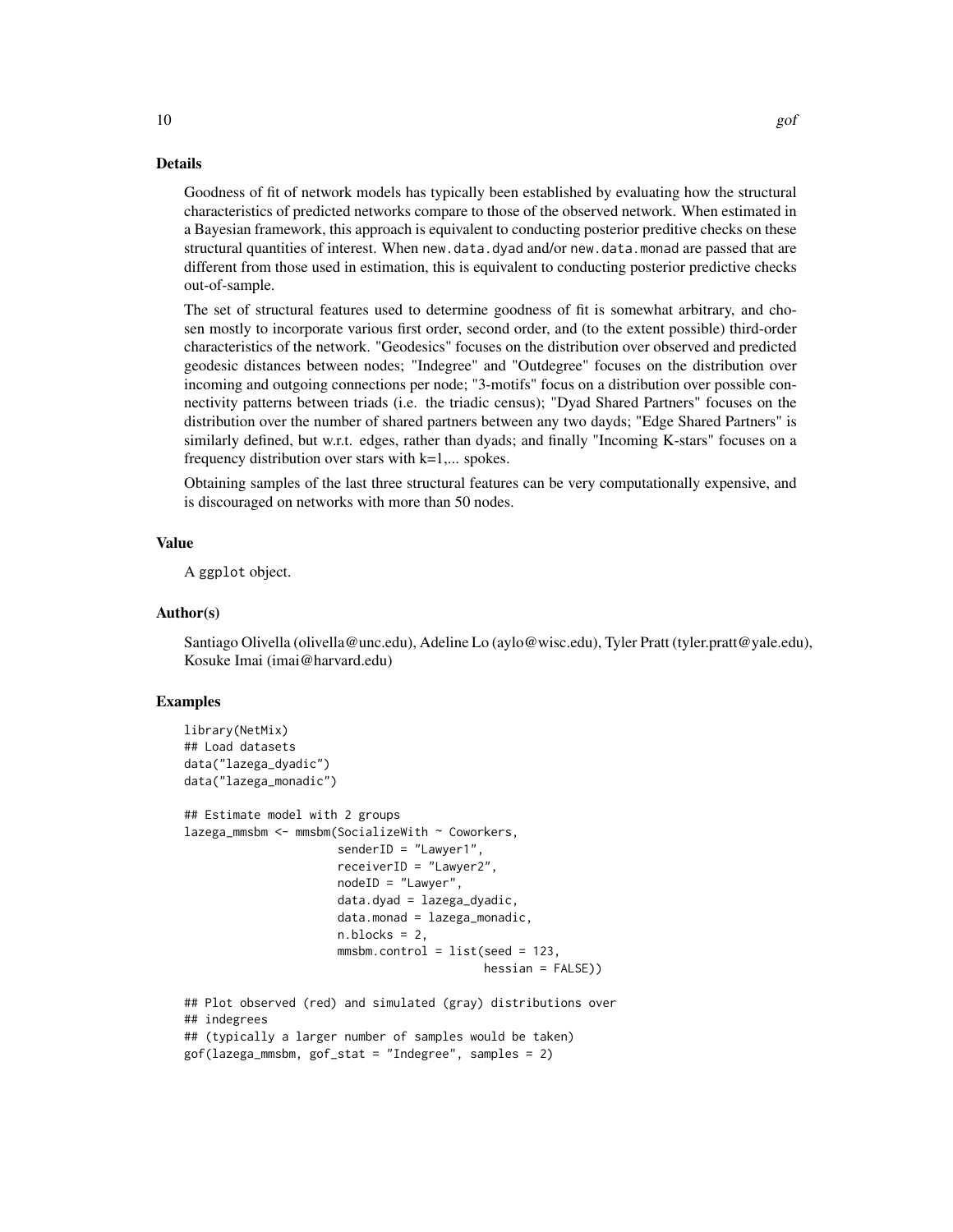<span id="page-10-0"></span>head.mmsbm *Identify nodes with most frequent membership in latent groups*

# Description

The function lists the nodes (optionally, node-time periods) that most frequently instantiate membership in each latent group.

#### Usage

## S3 method for class 'mmsbm'  $head(x, n = 6, t = NULL, node = TRUE, t.correct = FALSE, ...)$ 

# Arguments

| $\mathsf{x}$ | An object of class minsbin, a result of a call to minsbin.                                                                                                                                                          |
|--------------|---------------------------------------------------------------------------------------------------------------------------------------------------------------------------------------------------------------------|
| n            | Numeric or integer; specifies how many units will be identified for each group.                                                                                                                                     |
| t            | Optional vector of time periods to be used for assessing latent group member-<br>ship.                                                                                                                              |
| node         | Logical; indicates whether latent group memberships should be averaged at the<br>node level. If FALSE, the function returns the node-time period units with high-<br>est estimated membership in each latent group. |
| t.correct    | Logical; indicates whether latent group memberships should be corrected for<br>temporal trends. If TRUE, the function returns the node-time period units with<br>highest estimated membership in each latent group. |
| $\ddotsc$    | Currently ignored                                                                                                                                                                                                   |

#### Value

List of length n.blocks. Each entry contains a sorted vector of average latent membership probabilities of length n.

# Author(s)

Santiago Olivella (olivella@unc.edu), Adeline Lo (aylo@wisc.edu), Tyler Pratt (tyler.pratt@yale.edu), Kosuke Imai (imai@harvard.edu)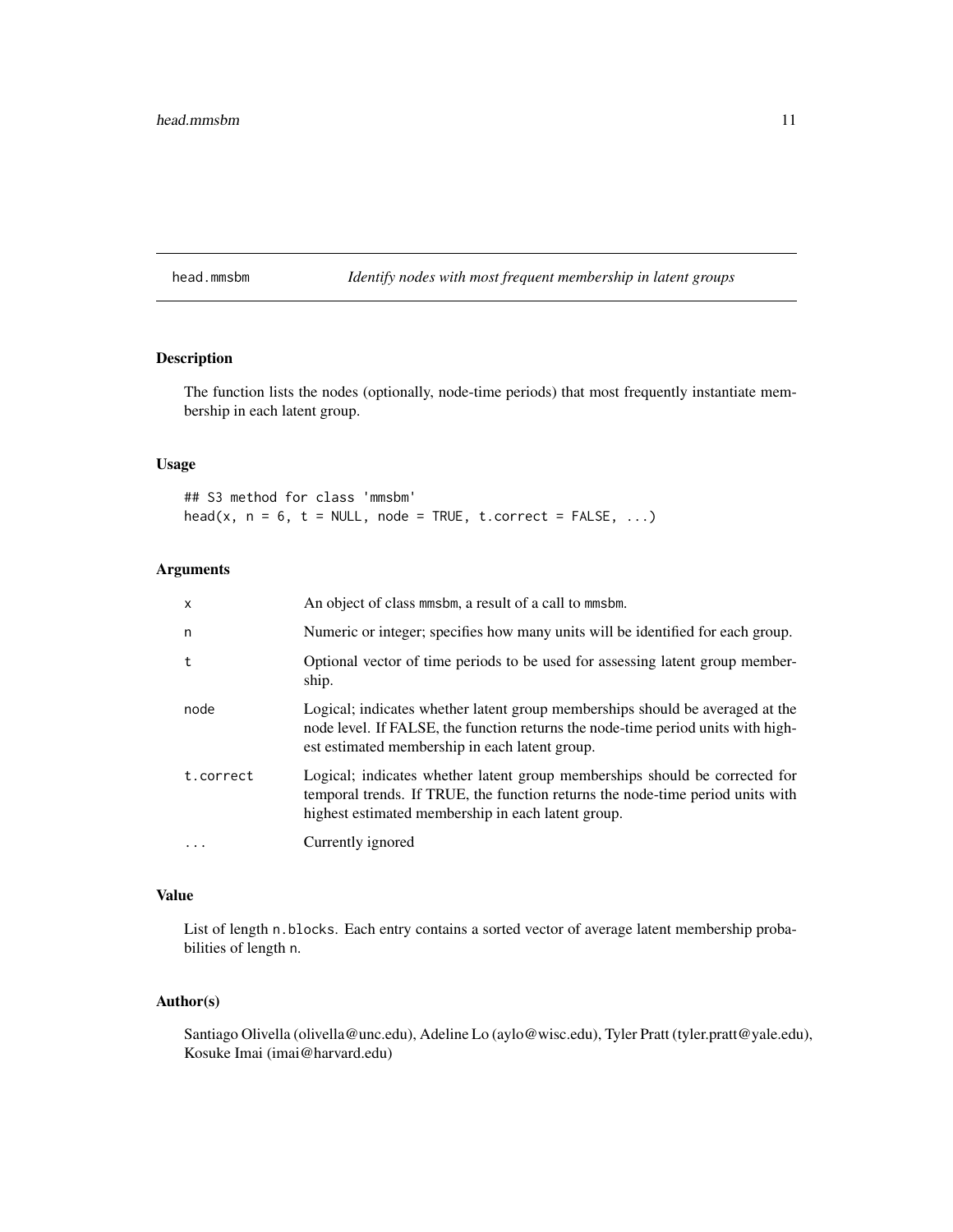# Examples

```
library(NetMix)
## Load datasets
data("lazega_dyadic")
data("lazega_monadic")
## Estimate model with 2 groups
set.seed(123)
lazega_mmsbm <- mmsbm(SocializeWith ~ Coworkers,
                      ~ School + Practice + Status,
                      senderID = "Lawyer1",
                      receiverID = "Lawyer2",
                      nodeID = "Lawyer",
                      data.dyad = lazega_dyadic,
                      data্monad = <math>lazega_monadic,
                      n.blocks = 2,
                      mmsbm.control = list(seed = 123,hessian = FALSE()## Show top 6 lawyers in each estimated latent block
```

```
head(lazega_mmsbm)
```
lazega\_dyadic *Dyadic predictors in the Lazega friendship network (Lazega 2001).*

#### Description

A dataset containing edges and dyad-level predictors in the network of friendships among lawyers in a New England law firm. More details are available in Lazega (2001).

#### Usage

data(lazega\_dyadic)

#### Format

A data frame with 5041 rows and 4 variables:

Lawyer1, Lawyer2 lawyer ID, corresponding to identifiers common to those in lazega\_monadic; numeric

SocializeWith value of edge in network; binary

Coworkers are the corresponding lawyers in the same office? boolean

# Source

<https://github.com/Z-co/networkdata/blob/master/networkdata/data/lazega.rda>

<span id="page-11-0"></span>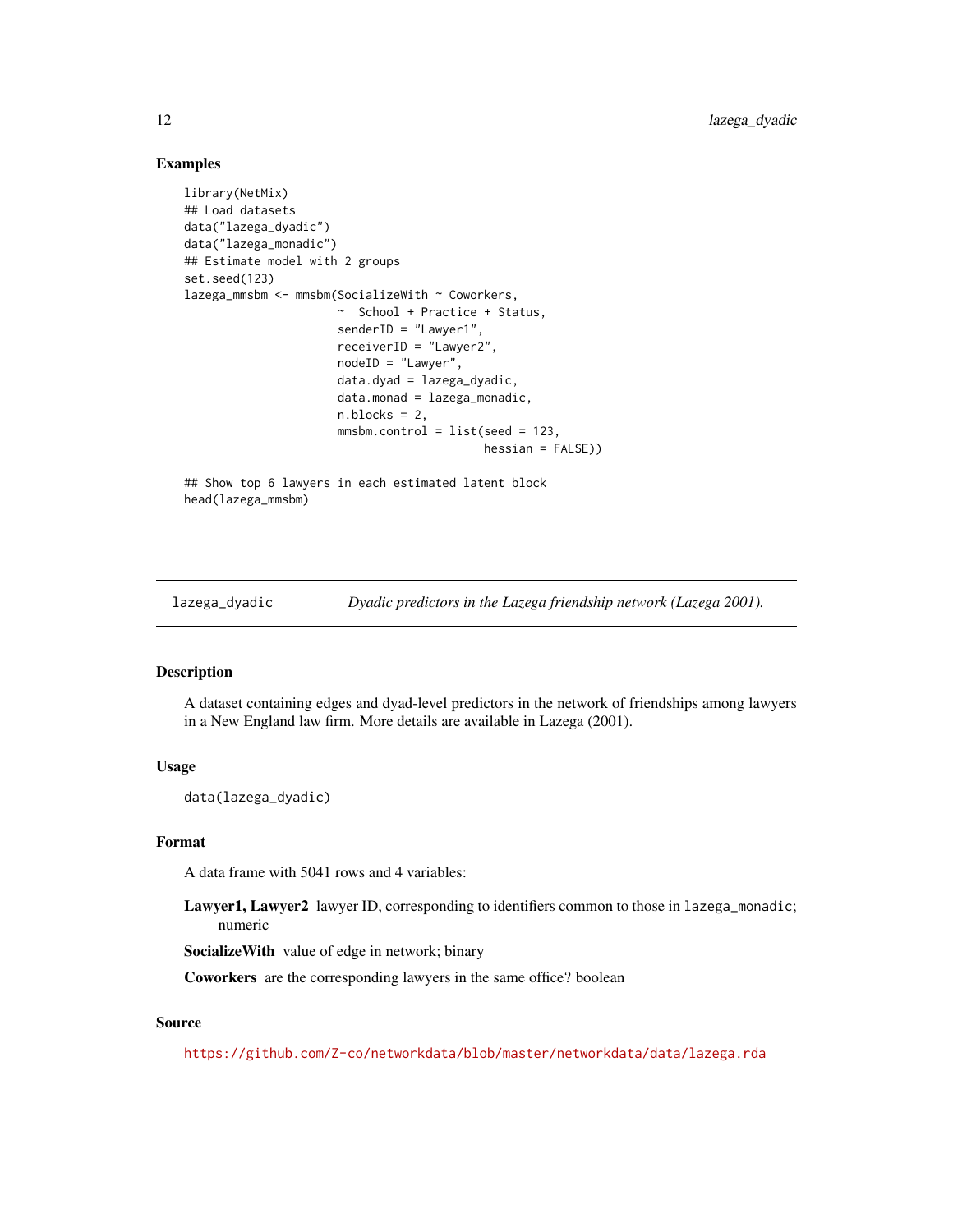# <span id="page-12-0"></span>lazega\_monadic 13

# References

Emmanuel Lazega, *The Collegial Phenomenon: The Social Mechanisms of Cooperation Among Peers in a Corporate Law Partnership*, Oxford University Press (2001).

lazega\_monadic *Monadic predictors in the Lazega friendship network (Lazega 2001).*

#### Description

A dataset containing vertex-level predictors in the network of sought-after advise among lawyers in a New England law firm. More details are available in Lazega (2001).

#### Usage

data(lazega\_monadic)

# Format

A data frame with 71 rows and 7 variables:

Lawyer lawyer ID,corresponding to identifiers common to those in lazega\_dyadic; numeric

Age age, in years; numeric

Gender 1=man; 2=woman; factor

School 1=harvard, yale; 2=ucon; 3= other; factor

Practice 1=litigation; 2=corporate; factor

Seniority time in the firm, in years; numeric

Status 1=partner; 2=associate; factor

#### Source

Emmanuel Lazega, *The Collegial Phenomenon: The Social Mechanisms of Cooperation Among Peers in a Corporate Law Partnership*, Oxford University Press (2001).

<https://github.com/Z-co/networkdata/blob/master/networkdata/data/lazega.rda>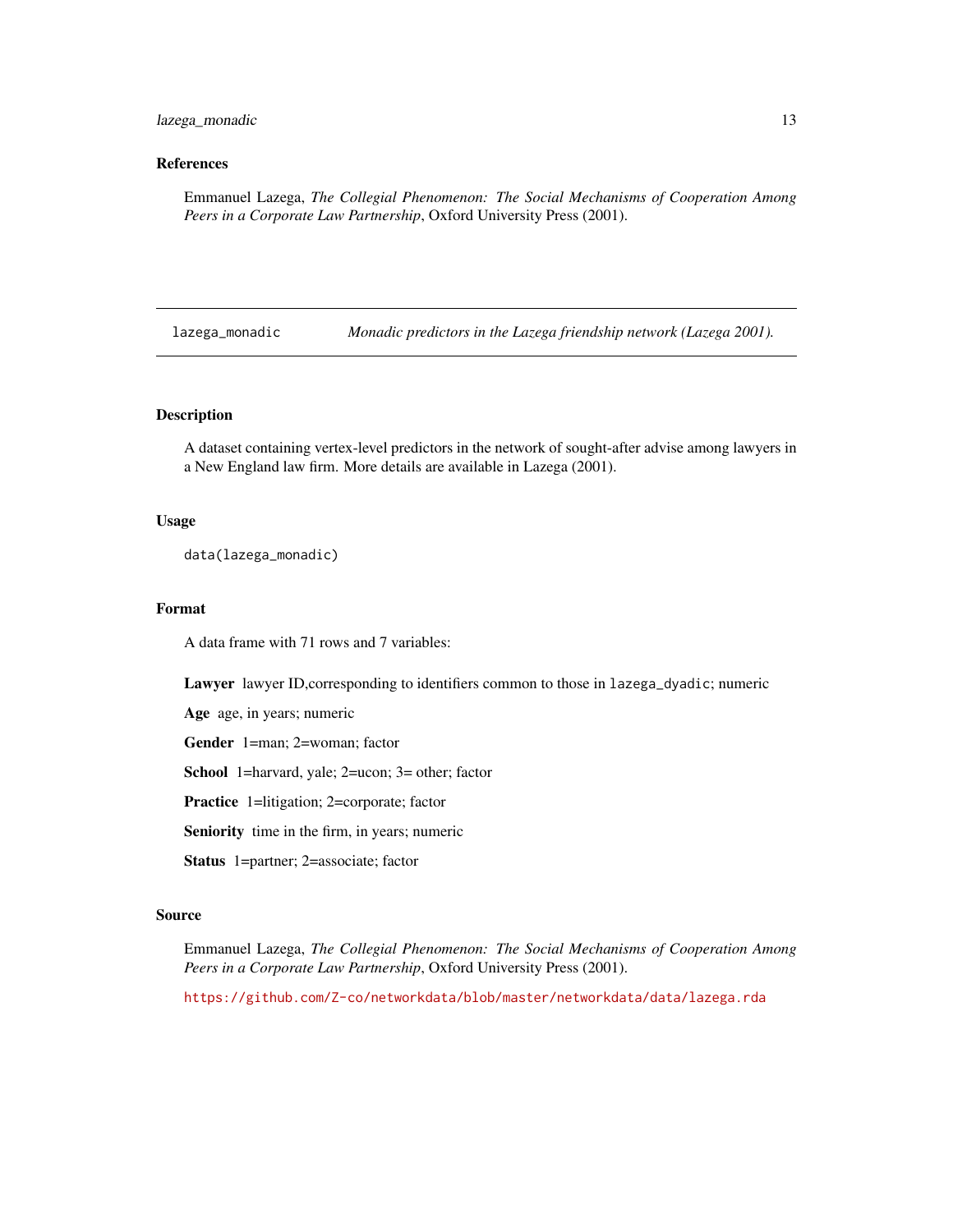# <span id="page-13-1"></span><span id="page-13-0"></span>Description

The function estimates a dynamic mixed-membership stochastic blockmodel that incorporates covariates.

# Usage

```
mmsbm(
  formula.dyad,
  formula.monad = ~1,
  senderID,
  receiverID,
 nodeID = NULL,
  timeID = NULL,data.dyad,
  data.monad = NULL,
  n.blocks,
  n.hmmstates = 1,
 directed = TRUE,
 mmsbm.control = list()
)
```
# Arguments

| formula.dyad  | A formula object. The variable in data. dyad that contains binary edges should<br>be used as a LHS, and any dyadic predictors can be included on the RHS (when<br>no dyadic covariates are available, use $y \sim 1$ ). Same syntax as a g1m formula.                                                                       |
|---------------|-----------------------------------------------------------------------------------------------------------------------------------------------------------------------------------------------------------------------------------------------------------------------------------------------------------------------------|
| formula.monad | An optional formula object. LHS is ignored. RHS contains names of nodal<br>atrributes found in data.monad.                                                                                                                                                                                                                  |
| senderID      | Character string. Quoted name of the variable in data. dyad identifying the<br>sender node. For undirected networks, the variable simply contains name of<br>first node in dyad. Cannot contain special charecter "'@".                                                                                                     |
| receiverID    | Character string. Quoted name of the variable in data. dyad identifying the<br>receiver node. For undirected networks, the variable simply contains name of<br>second node in dyad. Cannot contain special charecter "'@".                                                                                                  |
| nodeID        | Character string. Quoted name of the variable in data monad identifying a node<br>in either data.dyad[, senderID] or data.dyad[, senderID]. If not NULL, ev-<br>ery node data.dyad[, senderID] or data.dyad[, senderID] must be present<br>in data.monad[, nodeID]. Cannot contain special charecter " $\circ$ ( $\circ$ ". |
| timeID        | Character string. Quoted name of the variable in both data. dyad and data. monad<br>indicating the time in which network (and correspding nodal atrributes) were ob-<br>served. The variable itself must be composed of integers. Cannot contain special<br>charecter " $\omega$ ".                                         |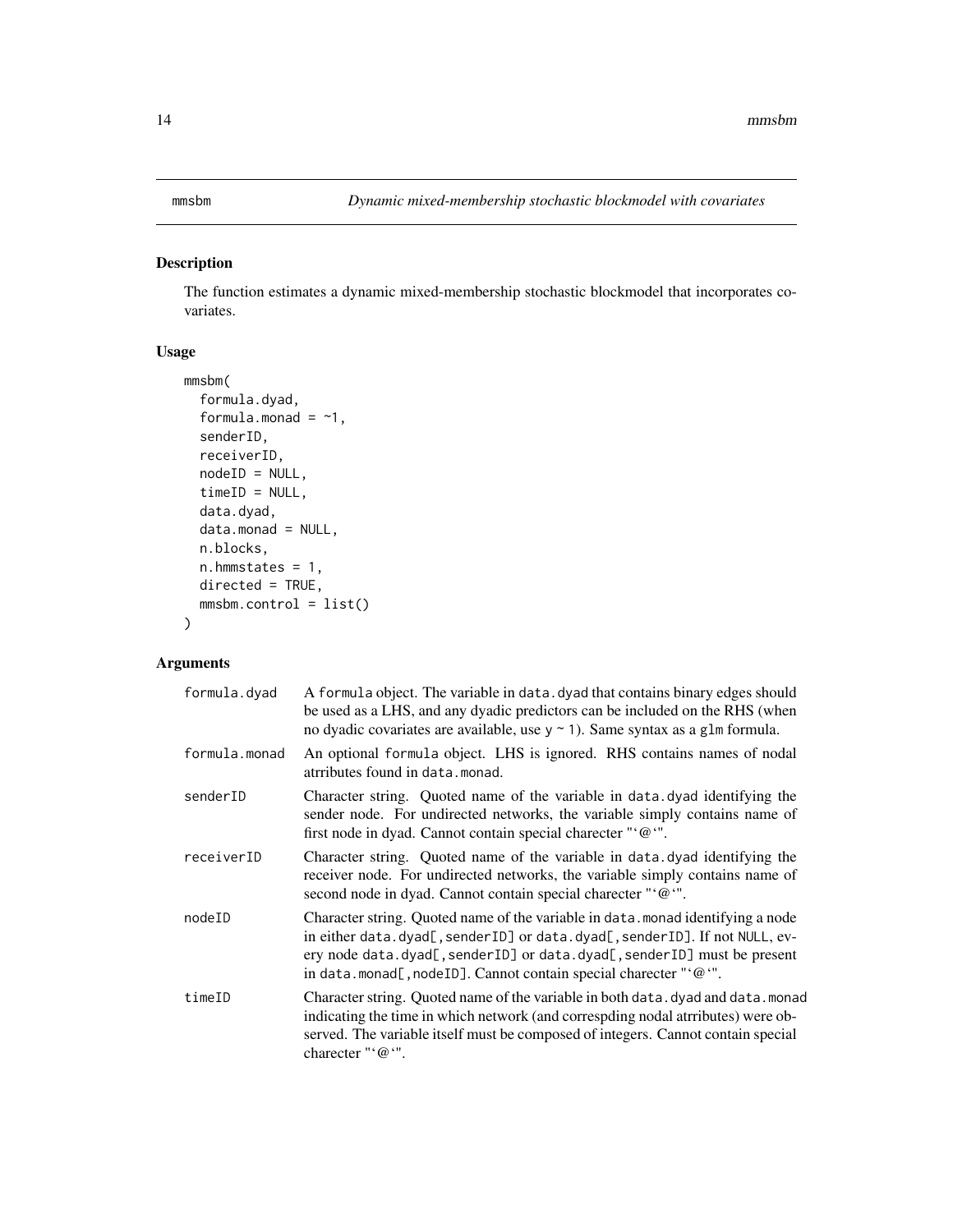#### $\mu$ mmsbm  $\sim$  15

| data.dyad     | Data frame. Sociomatrix in "long" (i.e. dyadic) format. Must contain at least<br>three variables: the sender identifier (or identifier of the first node in an undi-<br>rected networks dyad), the receiver identifier (or identifier of the second node in<br>an undirected network dyad), and the value of the edge between them. Currently,<br>only edges between zero and one (inclusive) are supported.                                                                                                                                                                                        |
|---------------|-----------------------------------------------------------------------------------------------------------------------------------------------------------------------------------------------------------------------------------------------------------------------------------------------------------------------------------------------------------------------------------------------------------------------------------------------------------------------------------------------------------------------------------------------------------------------------------------------------|
| data.monad    | Data frame. Nodal atributes. Must contain a node identifier matching the names<br>of nodes used in the data. dyad data frame.                                                                                                                                                                                                                                                                                                                                                                                                                                                                       |
| n.blocks      | Integer value. How many latent groups should be used to estimate the model?                                                                                                                                                                                                                                                                                                                                                                                                                                                                                                                         |
| n.hmmstates   | Integer value. How many hidden Markov state should be used in the HMM?<br>Defaults to 1 (i.e. no HMM).                                                                                                                                                                                                                                                                                                                                                                                                                                                                                              |
| directed      | Boolean. Is the network directed? Defaults to TRUE.                                                                                                                                                                                                                                                                                                                                                                                                                                                                                                                                                 |
| mmsbm.control | A named list of optional algorithm control parameters.                                                                                                                                                                                                                                                                                                                                                                                                                                                                                                                                              |
|               | seed Integer value. Seed the RNG. By default, a random seed is generated and<br>returned for reproducibility purposes.                                                                                                                                                                                                                                                                                                                                                                                                                                                                              |
|               | spectral Boolean. Type of initialization algorithm for mixed-membership vec-<br>tors in static case. If TRUE (default), use spectral clustering with degree<br>correction; otherwise, use kmeans algorithm.                                                                                                                                                                                                                                                                                                                                                                                         |
|               | init_gibbs Boolean. Should a collapsed Gibbs sampler of non-regression mmsbm<br>be used to initialize mixed-membership vectors, instead of a spectral or sim-<br>ple kmeans initialization? Setting to TRUE will result in slower initialization<br>and faster model estimation. When TRUE, results are typically very sensitive<br>to choice of alpha (see below).                                                                                                                                                                                                                                 |
|               | alpha Numeric positive value. Concentration parameter for collapsed Gibbs<br>sampler to find initial mixed-membership values when init_gibbs=TRUE.<br>Defaults to 1.0.                                                                                                                                                                                                                                                                                                                                                                                                                              |
|               | missing Means of handling missing data. One of "indicator method" (default)<br>or "listwise deletion".                                                                                                                                                                                                                                                                                                                                                                                                                                                                                              |
|               | em_iter Number of maximum iterations in variational EM. Defaults to 5e3.                                                                                                                                                                                                                                                                                                                                                                                                                                                                                                                            |
|               | opt_iter Number of maximum iterations of BFGS in M-step. Defaults to 10e3.                                                                                                                                                                                                                                                                                                                                                                                                                                                                                                                          |
|               | hessian Boolean indicating whether the Hessian matrix of regression coeffi-<br>cients should e returned. Defaults to TRUE.                                                                                                                                                                                                                                                                                                                                                                                                                                                                          |
|               | mu_b Numeric vector with two elements: prior mean of blockmodel's main di-<br>agonal elements, and and prior mean of blockmodel's offdiagonal elements.<br>Defaults to $c(5.0, -5.0)$ .                                                                                                                                                                                                                                                                                                                                                                                                             |
|               | var_b Numeric vector with two positive elements: prior variance of block-<br>model's main diagonal elements, and and prior variance of blockmodel's<br>offdiagonal elements. Defaults to c(1.0, 1.0).                                                                                                                                                                                                                                                                                                                                                                                               |
|               | mu_beta Either single numeric value, in which case the same prior mean is<br>applied to all monadic coefficients, or an array with that is npredictors by<br>n.blocks by n.hmmstates, where npredictors is the number of monadic<br>predictors for which a prior mean is being set (prior means need not be<br>set for all) predictors). The rows in the array should be named to identify<br>which variables a prior mean is being set for. Defaults to a common prior<br>mean of 0.0 for all monadic coefficients.<br>var_beta See mu_beta. Defaults to a single common prior variance of 1.0 for |
|               | all monadic coefficients.                                                                                                                                                                                                                                                                                                                                                                                                                                                                                                                                                                           |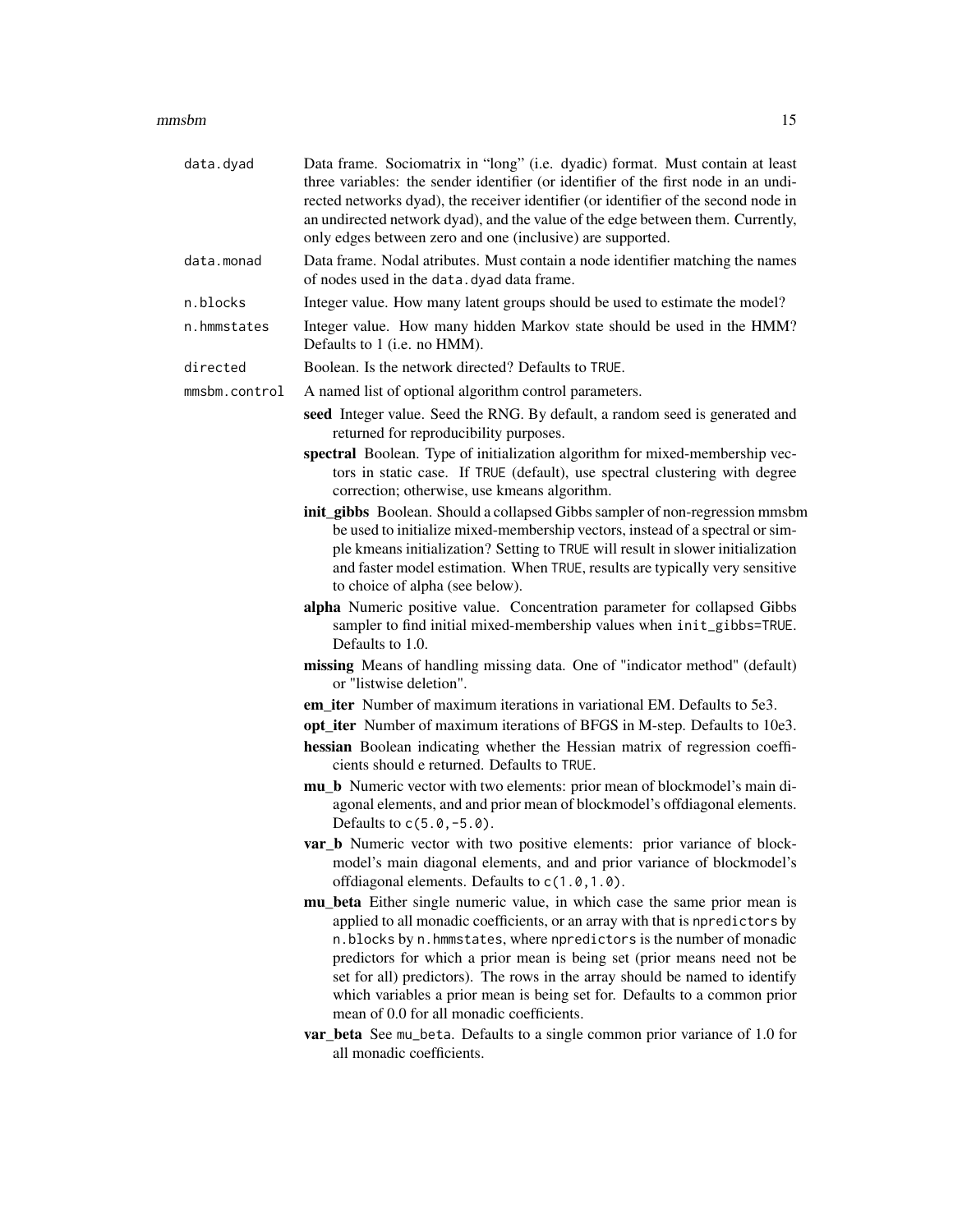- mu\_gamma Either a single numeric value, in which case the same prior mean is applied to all dyadic coefficients, or a named vector of numeric values (with names corresponding to the name of the variable for which a prior mean is being set). Defaults to a copmmon prior mean of 0.0 for all dyadic coefficients.
- var\_gamma See mu\_gamma. Defaults to a single common prior variance of 1.0 for all dyadic coefficients.
- eta Numeric positive value. Concentration hyper-parameter for HMM. Defaults to 10.3.
- se\_sim Number of samples from variational posterior of latent variables on which approximation to variance-covariance matrices are based. Defaults to 10.
- dyad\_vcov\_samp Number of dyads to sample in computation of variance-covariance of dyadic and blockmodel parameters. Defaults to 1000.
- phi init t Matrix, n.blocks by total number of nodes across years. Optional initial values for variational parameters for mixed-membership vectors. Column names must be of the form nodeid\@year .
- kappa\_init\_t Matrix, n. hmmstates by number of years. Optional initial values for variational parameters for state probabilities.
- b\_init\_t Matrix, n.blocks by n.blocks. Optional initial values for blockmodel.
- beta\_init Array, predictors by n.blocks by n.hmmstates. Optional initial values for monadic coefficients. If
- gamma\_init Vector. Optional initial values for dyadic coefficients.
- permute Boolean. Should all permutations be tested to realign initial block models in dynamic case? If FALSE, realignment is done via faster graph matching algorithm, but may not be exact. Defaults to TRUE.
- conv tol Numeric value. Absolute tolerance for VI convergence. Defaults to 1e-3.
- verbose Boolean. Should extra information be printed as model iterates? Defaults to FALSE.

# Value

Object of class mmsbm. List with named components:

- **MixedMembership** Matrix of variational posterior of mean of mixed-membership vectors. nodes by \ n.groups.
- BlockModel n.groups by n.groups matrix of estimated tie log-odds between members of corresponding latent groups. The blockmodel.
- vcov\_blockmodel If hessian=TRUE, variance-covariance matrix of parameters in blockmodel, ordered in column-major order.
- **MonadCoef** Array of estimated coefficient values for monadic covariates. Has n.groups columns, and n.hmmstates slices.
- vcov monad If hessian=TRUE, variance-covariance matrix of monadic coefficients.

DyadCoef Vector estimated coefficient values for dyadic covariates.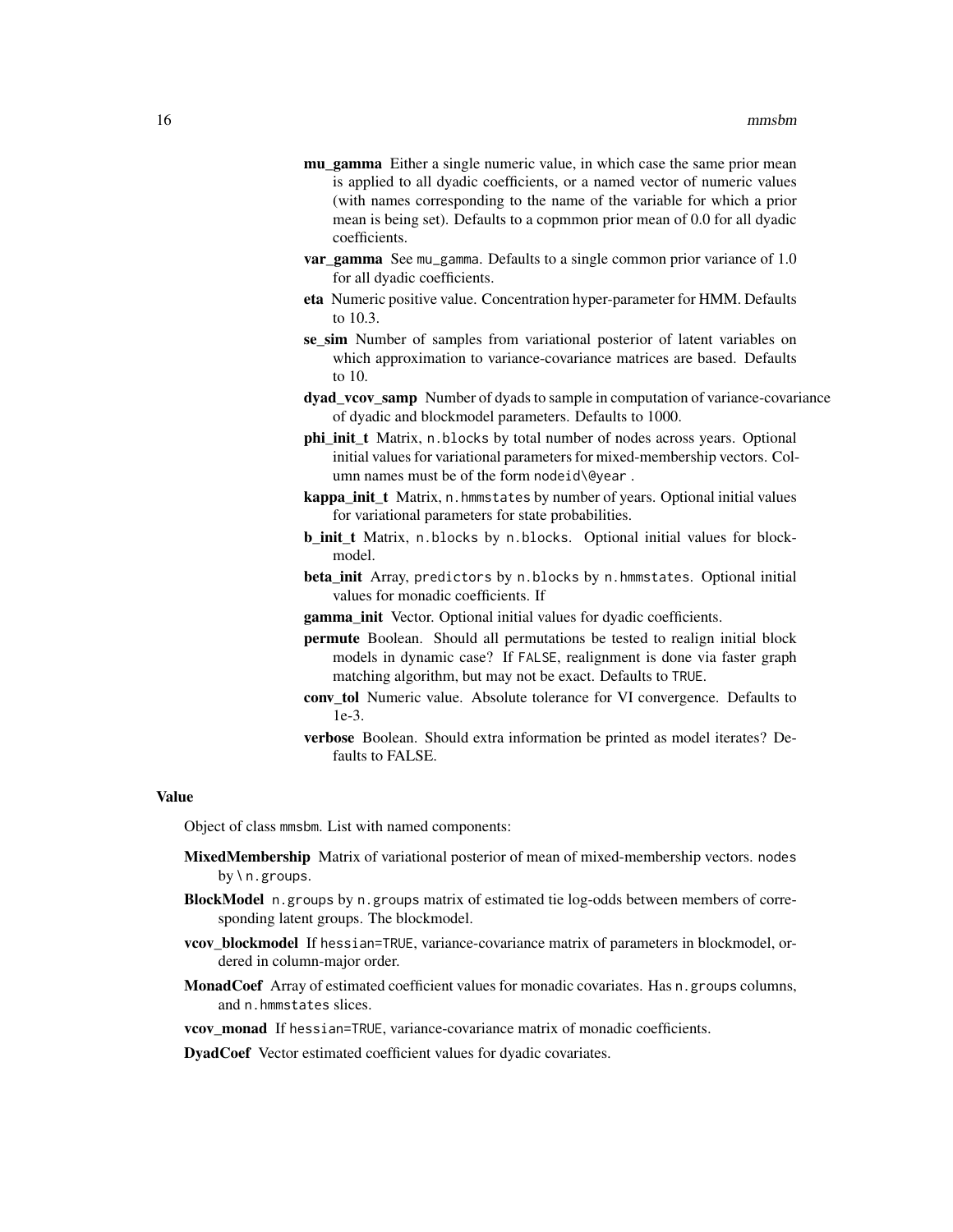#### <span id="page-16-0"></span>mmsbm\_fit 17

vcov\_dyad If hessian=TRUE, variance-covariance matrix of dyadic coefficients.

- TransitionKernel Matrix of estimated HMM transition probabilities.
- Kappa Matrix of marginal probabilities of being in an HMM state at any given point in time. n.hmmstates by years (or whatever time interval networks are observed at).

niter Final number of VI iterations.

converged Convergence indicator; zero indicates failure to converge.

NodeIndex Order in which nodes are stored in all return objects.

monadic.data, dyadic.data Model frames used during estimation (stripped of attributes).

forms Values of selected formal arguments used by other methods.

seed The value of RNG seed used during estimation.

call Original (unevaluated) function call.

# Author(s)

Santiago Olivella (olivella@unc.edu), Adeline Lo (aylo@wisc.edu), Tyler Pratt (tyler.pratt@yale.edu), Kosuke Imai (imai@harvard.edu)

## Examples

```
library(NetMix)
## Load datasets
data("lazega_dyadic")
data("lazega_monadic")
## Estimate model with 2 groups
## Setting to `hessian=TRUE` increases computation time
## but is needed if standard errors are to be computed.
lazega_mmsbm <- mmsbm(SocializeWith ~ Coworkers,
                      ~ School + Practice + Status,
                      senderID = "Lawyer1",
                      receiverID = "Lawyer2",
                      nodeID = "Lawyer",
                      data.dyad = lazega_dyadic,
                      data.monad = lazega_monadic,
                      n.blocks = 2.mmsbm.control = list(seed = 123,hessian = FALSE))
```
mmsbm\_fit *Fitter Function for dynamic MMSBM Model*

#### **Description**

This is the interface to the C++ fitter for the dynamic mixed-membership stochastic blockmodel for network regression.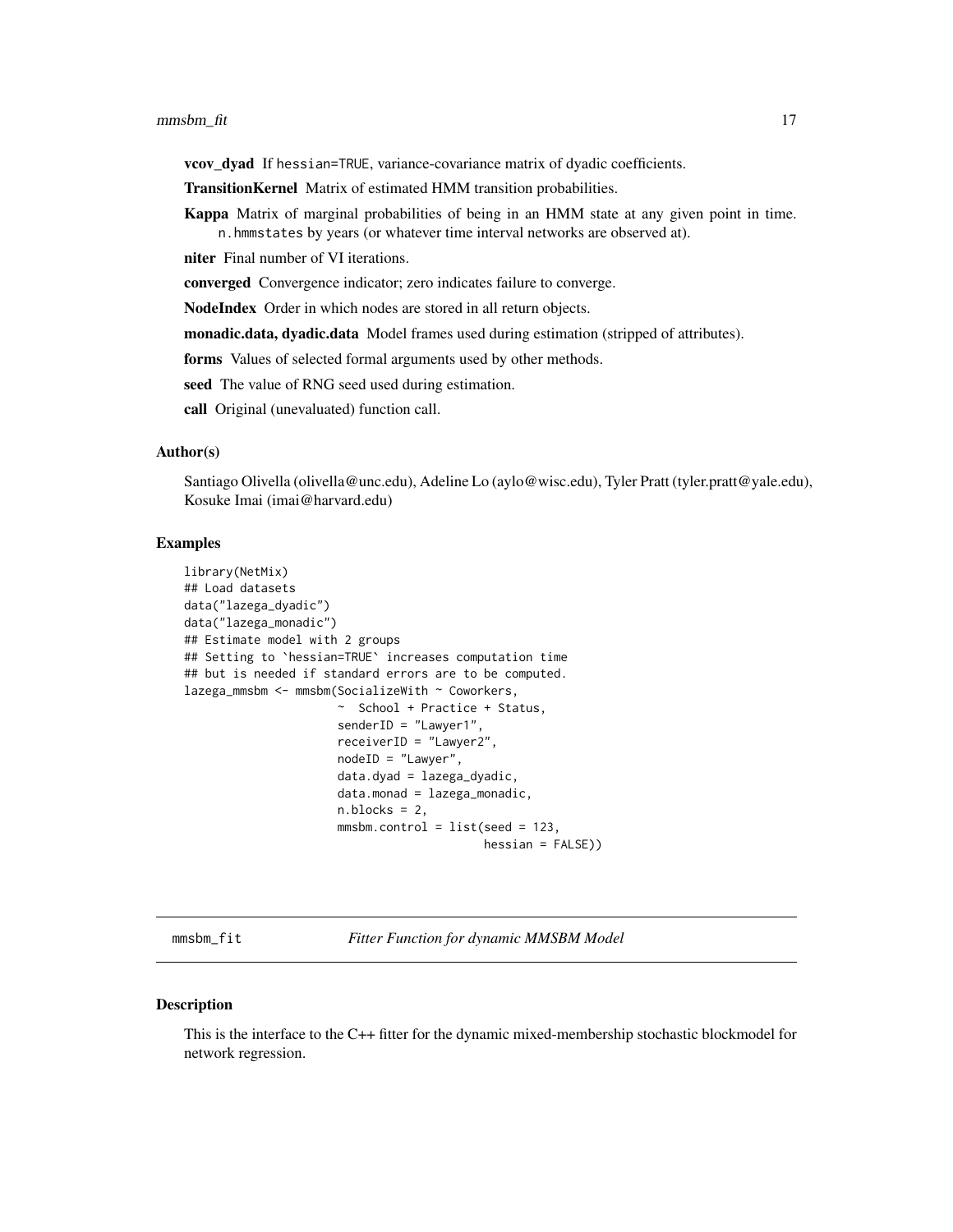# <span id="page-17-0"></span>Arguments

| $z_t$            | Numeric matrix; transpose of monadic design matrix. Should not include inter-<br>cept row.          |  |
|------------------|-----------------------------------------------------------------------------------------------------|--|
| $x_t$            | Numeric matrix; transpose of dyadic design matrix.                                                  |  |
| у                | Numeric vector; vector of edge values. Must have same number of elements as<br>$ncol(x_t)$          |  |
| time_id_dyad     | Integer vector; zero-based time-period identifier for each node.                                    |  |
| nodes_per_period |                                                                                                     |  |
|                  | Integer vector; total number of unique nodes observed in each time period.                          |  |
| node_id_dyad     | Integer matrix; zero-based sender and receiver identifier per dyad.                                 |  |
| $mu_b$           | Numeric matrix; matrix of prior means for elements in blockmodel matrix.                            |  |
| var_b            | Numeric matrix; matrix of prior variances for elements in blockmodel matrix.                        |  |
| phi_init         | Numeric matrix; matrix of initial mixed-memberships. Nodes along columns.                           |  |
| kappa_init_t     | Numeric matrix; matrix of initial marginal HMM state probabilities. Time-<br>periods along columns. |  |
| b_init_t         | Numeric matrix; square matrix of initial values of blockmodel.                                      |  |
| beta_init        | Numeric vector; flat array (column-major order) of initial values of monadic<br>coefficients.       |  |
| gamma_init       | Numeric vector; vector of initial values of dyadic coefficients                                     |  |
| control          | List; see the mmsbm.control argument of mmsbm                                                       |  |

# Value

Unclassed list with named components; see Value of [mmsbm](#page-13-1)

# Warning

This function is for internal use only. End-users should always resort to [mmsbm](#page-13-1). In particular, that interface post-processes the return value of this internal in important ways.

# Author(s)

Santiago Olivella (olivella@unc.edu), Adeline Lo (adelinel@princeton.edu), Tyler Pratt (tyler.pratt@yale.edu), Kosuke Imai (imai@harvard.edu)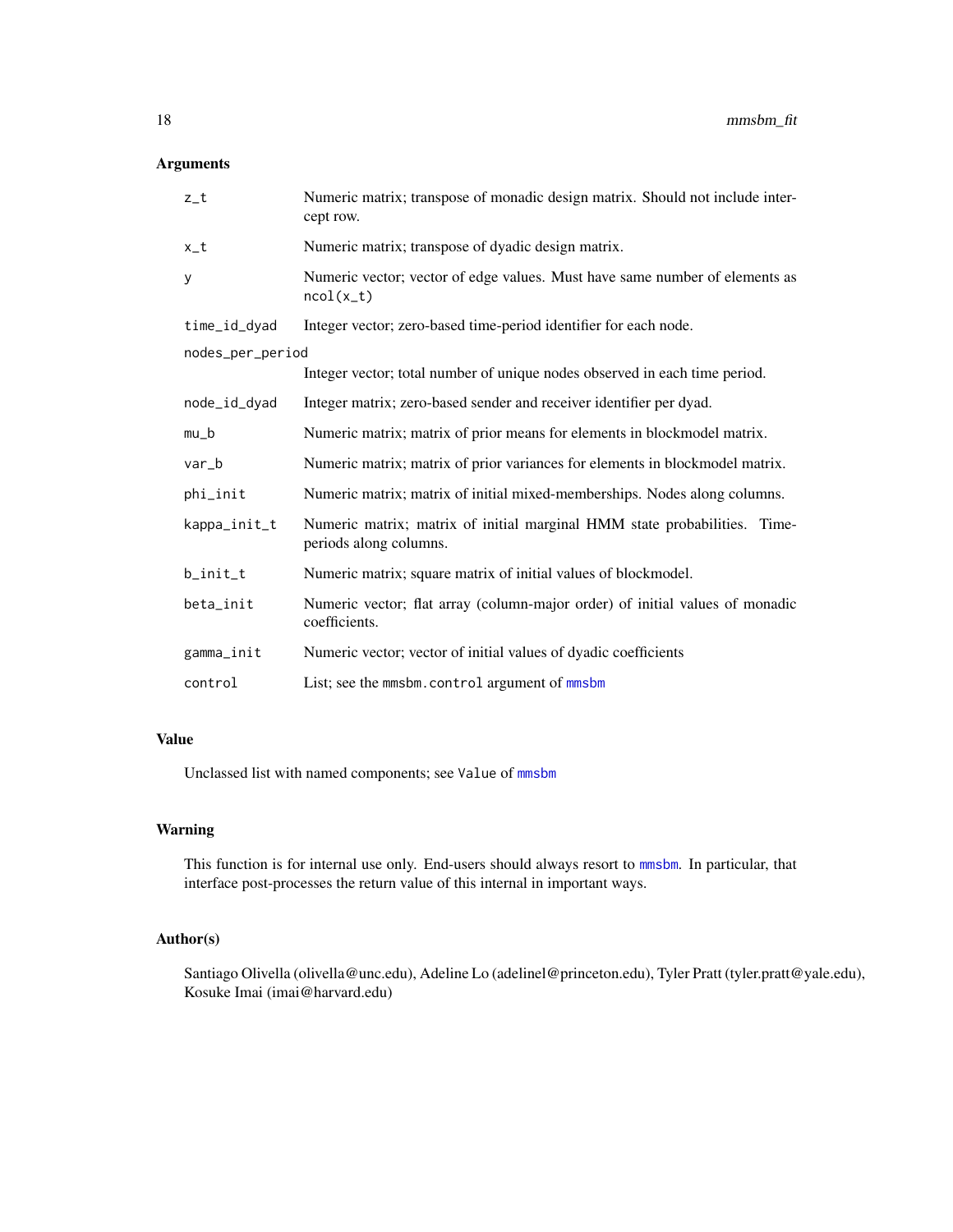<span id="page-18-0"></span>

# Description

The function provides a variety of plotting options for a fitted mmsbm object.

# Usage

```
## S3 method for class 'mmsbm'
plot(x, type = "groups", FX = NULL, ...)
```
# Arguments

| X         | An object of class mmsbm, a result of a call to mmsbm.                                                                                                                                                                                                                                                                                                                                                                                                                                                                                                                                                        |
|-----------|---------------------------------------------------------------------------------------------------------------------------------------------------------------------------------------------------------------------------------------------------------------------------------------------------------------------------------------------------------------------------------------------------------------------------------------------------------------------------------------------------------------------------------------------------------------------------------------------------------------|
| type      | character string denoting the type of plot. The default, "groups," plots the esti-<br>mated matrix of group by group edge formation probabilities as a network plot,<br>with nodes representing groups (sized proportional to relative membership) and<br>edge colors encoding probability of between-group ties. "blockmodel" plots the<br>same information, but using a tile plot instead of a network plot. "membership"<br>plots average membership in each latent group by time period. "effect" pro-<br>vides a series of plots showing the estimated effect of a shfit in monadic covariate<br>values. |
| <b>FX</b> | with type $==$ "effect"; a list resulting from a call to covFX.                                                                                                                                                                                                                                                                                                                                                                                                                                                                                                                                               |
| $\cdots$  | Currently ignored                                                                                                                                                                                                                                                                                                                                                                                                                                                                                                                                                                                             |
|           |                                                                                                                                                                                                                                                                                                                                                                                                                                                                                                                                                                                                               |

# Value

The requested plot object.

# Author(s)

Santiago Olivella (olivella@unc.edu), Adeline Lo (aaylo@wisc.edu), Tyler Pratt (tyler.pratt@yale.edu), Kosuke Imai (imai@harvard.edu)

# Examples

```
library(NetMix)
## Load datasets
data("lazega_dyadic")
data("lazega_monadic")
## Estimate model with 2 groups
lazega_mmsbm <- mmsbm(SocializeWith ~ Coworkers,
                      ~ School + Practice + Status,
                      senderID = "Lawyer1",
                      receiverID = "Lawyer2",
                      nodeID = "Lawyer",
```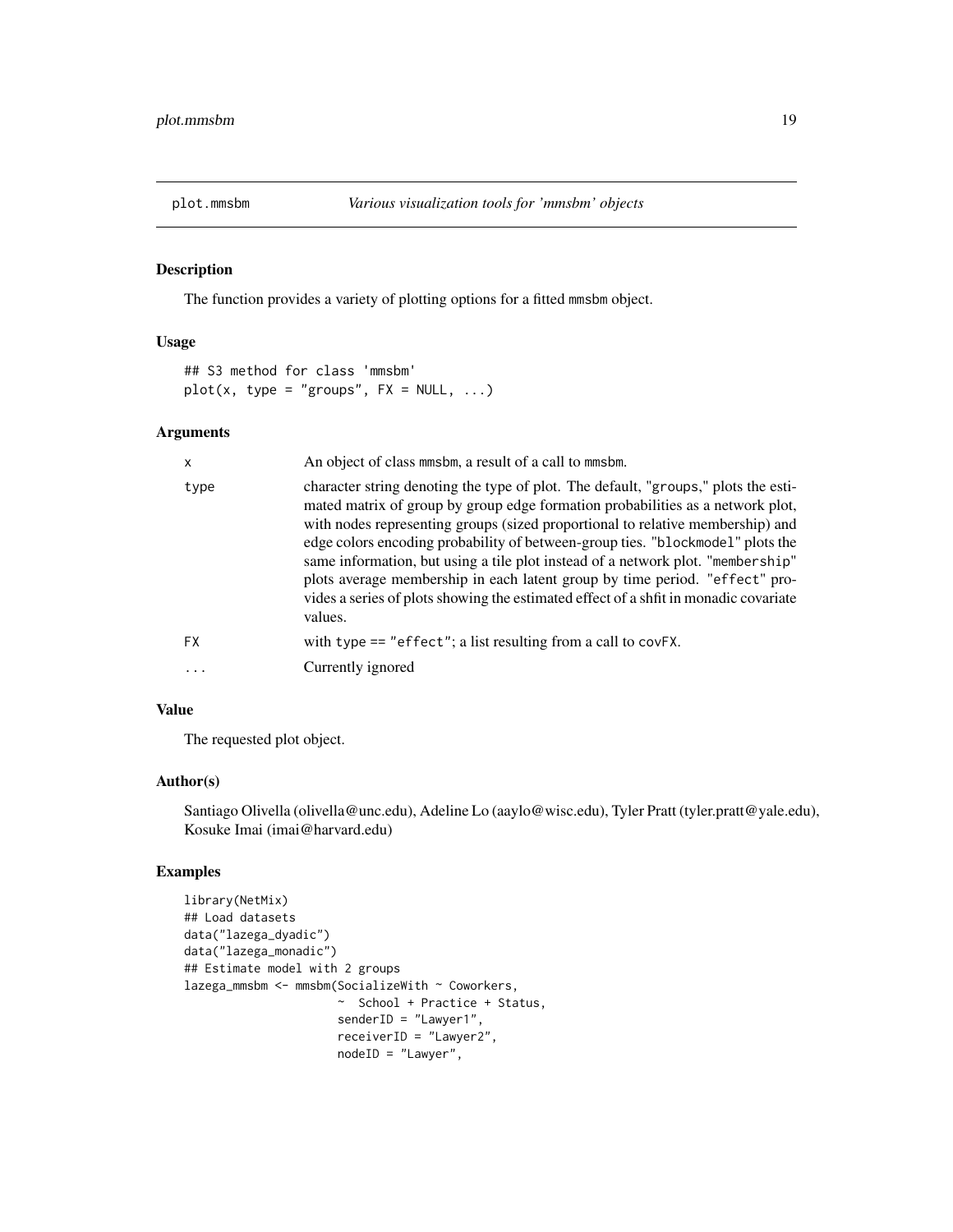```
data.dyad = lazega_dyadic,
                     data.monad = lazega_monadic,
                     n.blocks = 2,
                     mmsbm.control = list(seed = 123,hessian = FALSE))
## Plot blockmodel as network
```

```
plot(lazega_mmsbm)
```
predict.mmsbm *Predict edges based on estimated mmsbm model*

# Description

The function produces expected posterior edges based on estimated parameters and (optionally new) predictor data

# Usage

```
## S3 method for class 'mmsbm'
predict(
 object,
 new.data.dyad = NULL,
 new.data.monad = NULL,
 parametric_mm = FALSE,
 forecast = FALSE,
  type = c("link", "response"),
  ...
\lambda
```
# Arguments

| object        | Object of class mmsbm.                                                                                                                                                                                                                                                                                                    |
|---------------|---------------------------------------------------------------------------------------------------------------------------------------------------------------------------------------------------------------------------------------------------------------------------------------------------------------------------|
| new.data.dyad | An optional data. frame object.                                                                                                                                                                                                                                                                                           |
|               | new.data.monad An optional data.frame object.                                                                                                                                                                                                                                                                             |
| parametric_mm | oolean. Should the variational posterior be used for sampling the mixed-memberships<br>(FALSE), or should the mixed-meberships be formed using the parameters in the<br>monadic regression equation (TRUE)? Defaults to FALSE. If (new.data.monad  <br>$f$ for cast) = TRUE, setting this to FALSE will produce an error. |
| forecast      | Boolean. Should prediction forcast one step into the future? Defaults to FALSE.                                                                                                                                                                                                                                           |
| type          | Character string. The default is to use the linear predictor of edges. The alterna-<br>tive "response" returns predicted probabilities.                                                                                                                                                                                   |
| .             | Currently ignored                                                                                                                                                                                                                                                                                                         |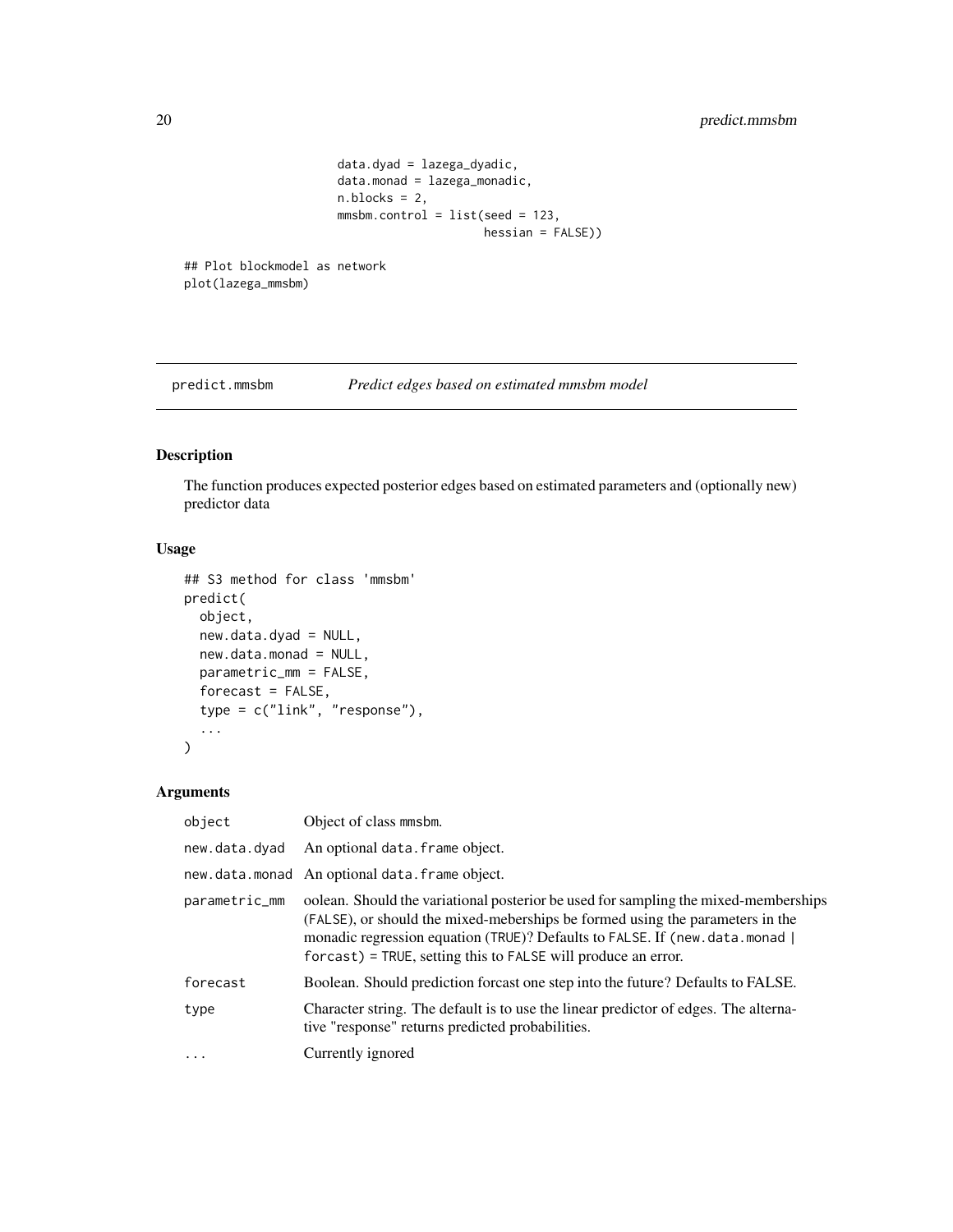# <span id="page-20-0"></span>simulate.mmsbm 21

# Value

If new.data.dyad = NULL, vector of length nrow(object\$dyadic.data). Else, vector of length nrow(new.data.dyad).

# Author(s)

Santiago Olivella (olivella@unc.edu), Adeline Lo (aylo@wisc.edu), Tyler Pratt (tyler.pratt@yale.edu), Kosuke Imai (imai@harvard.edu)

#### Examples

```
library(NetMix)
## Load datasets
data("lazega_dyadic")
data("lazega_monadic")
## Estimate model with 2 groups
lazega_mmsbm <- mmsbm(SocializeWith ~ Coworkers,
                     ~ School + Practice + Status,
                      senderID = "Lawyer1",
                      receiverID = "Lawyer2",
                      nodeID = "Lawyer",
                      data.dyad = lazega_dyadic,
                      data.monad = lazega_monadic,
                      n.blocks = 2,
                      mmsbm.control = list(seed = 123,hessian = FALSE))
## Get in-sample predicted edge probabilities
lazega_preds <- predict(lazega_mmsbm, type = "response")
```
<span id="page-20-1"></span>simulate.mmsbm *Simulate a complete sociomatrix from an* mmsbm *object*

# Description

The function generates one sample network from the posterior predictive of the model represented by a fitted mmsbm object.

#### Usage

```
## S3 method for class 'mmsbm'
simulate(
 object,
 nsim = 1,
  seed = NULL,
  new.data.dyad = NULL,
  new.data.monad = NULL,
```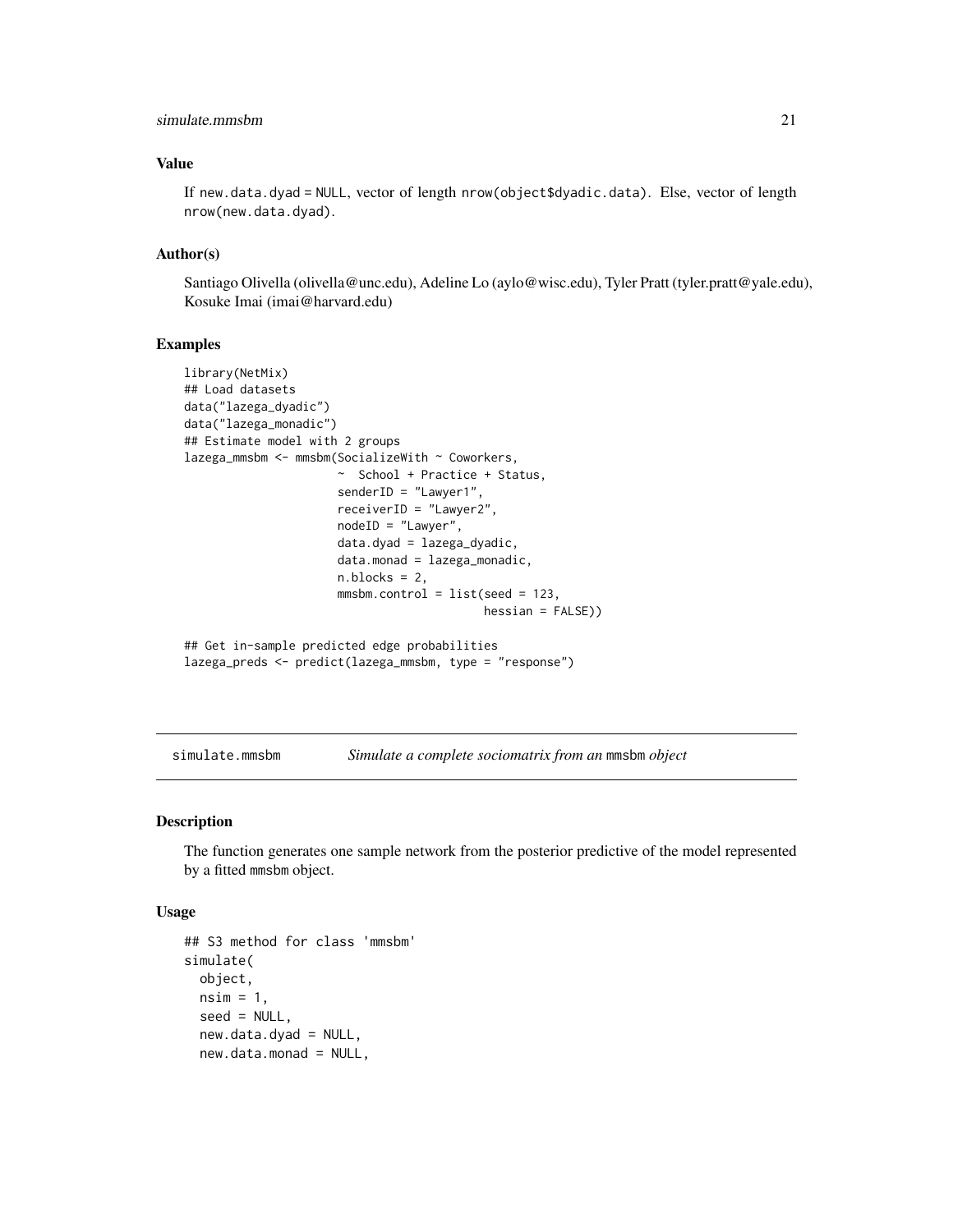```
parametric_mm = FALSE,
  ...
\lambda
```
#### Arguments

| object        | An object of class mmsbm, a result of a call to mmsbm                                                                                                                                                                                                                                                              |
|---------------|--------------------------------------------------------------------------------------------------------------------------------------------------------------------------------------------------------------------------------------------------------------------------------------------------------------------|
| nsim          | Number of networks to simulate                                                                                                                                                                                                                                                                                     |
| seed          | RNG seed.                                                                                                                                                                                                                                                                                                          |
| new.data.dyad | An optional data. Frame object. If not NULL, use these dyadic predictor values<br>instead of those used to fit the original model.                                                                                                                                                                                 |
|               | new.data.monad An optional data.frame object. See new.data.dyad.                                                                                                                                                                                                                                                   |
| parametric_mm | Boolean. Should the variational posterior be used for sampling the mixed-<br>memberships (FALSE), or should the mixed-meberships be formed using the<br>parameters in the monadic regression equation (TRUE)? Defaults to FALSE. If<br>is.null(new.data.monad)=FALSE, setting this to FALSE will produce an error. |
| $\cdots$      | Currently ignored                                                                                                                                                                                                                                                                                                  |

# Value

List of length nsim of simulated networks. If new.data.dyad = NULL, each element is a vector of length nrow(object\$dyadic.data). Else, vector of length nrow(new.data.dyad). If seed is not NULL, return object includes its value as attribute "seed".

# Author(s)

Santiago Olivella (olivella@unc.edu), Adeline Lo (aylo@wisc.edu), Tyler Pratt (tyler.pratt@yale.edu), Kosuke Imai (imai@harvard.edu)

# Examples

```
library(NetMix)
## Load datasets
data("lazega_dyadic")
data("lazega_monadic")
## Estimate model with 2 groups
lazega_mmsbm <- mmsbm(SocializeWith ~ Coworkers,
                      ~ School + Practice + Status,
                      senderID = "Lawyer1",
                      receiverID = "Lawyer2",
                      nodeID = "Lawyer",
                      data.dyad = lazega_dyadic,
                      data.monad = lazega_monadic,
                      n.blocks = 2,
                      mmsbm.control = list(seed = 123,hessian = FALSE))
## Simulate 5 new networks
```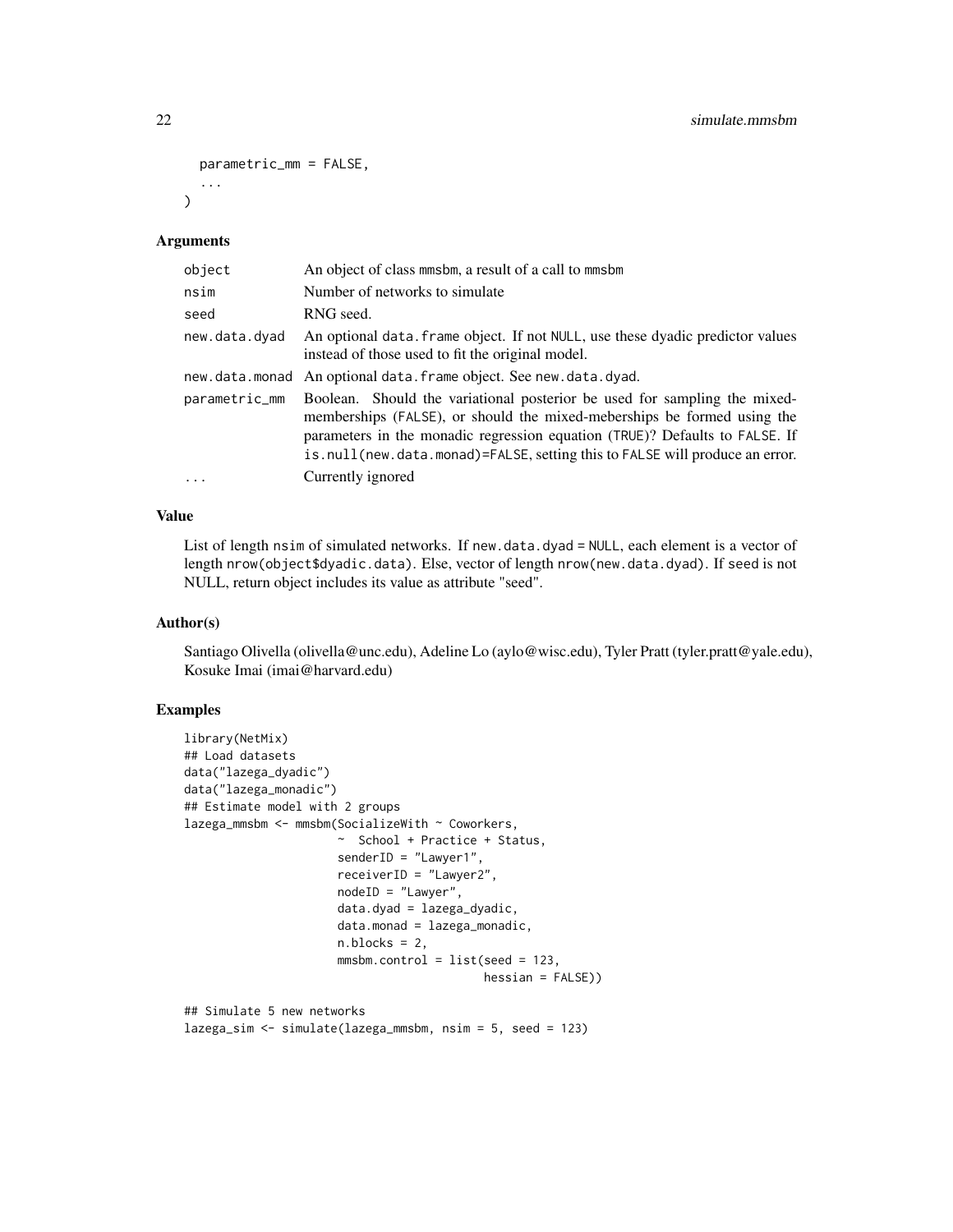<span id="page-22-0"></span>

#### Description

The function summarizes the output of a dynMMSBM model object

### Usage

```
## S3 method for class 'mmsbm'
summary(object, ...)
```
#### **Arguments**

| object   | An object of class minsbin, a result of a call to minsbin. |
|----------|------------------------------------------------------------|
| $\cdots$ | Currently ignored                                          |

#### Value

List with named components:

N Total number of dyad-time period observations.

Number of Clusters Number of latent groups included in the dynMMSBM model.

- Percent of Observations in Each Cluster Average membership in each latent group, across all node-time periods.
- Edge Formation Probabilities n.groups by n.groups matrix of estimated edge formation probabilities between latent groups.

Dyadic Coefficients Vector of estimated coefficient values for dyadic covariates.

Monadic Coefficients Array of estimated coefficient values for monadic covariates. Has n. groups columns, and n.hmmstates slices.

Markov State Probabilities Average HMM state probabilities across all time periods.

# Author(s)

Santiago Olivella (olivella@unc.edu), Adeline Lo (aylo@wisc.edu), Tyler Pratt (tyler.pratt@yale.edu), Kosuke Imai (imai@harvard.edu)

# Examples

```
library(NetMix)
## Load datasets
data("lazega_dyadic")
data("lazega_monadic")
## Estimate model with 2 groups
lazega_mmsbm <- mmsbm(SocializeWith ~ Coworkers,
                     ~ School + Practice + Status,
```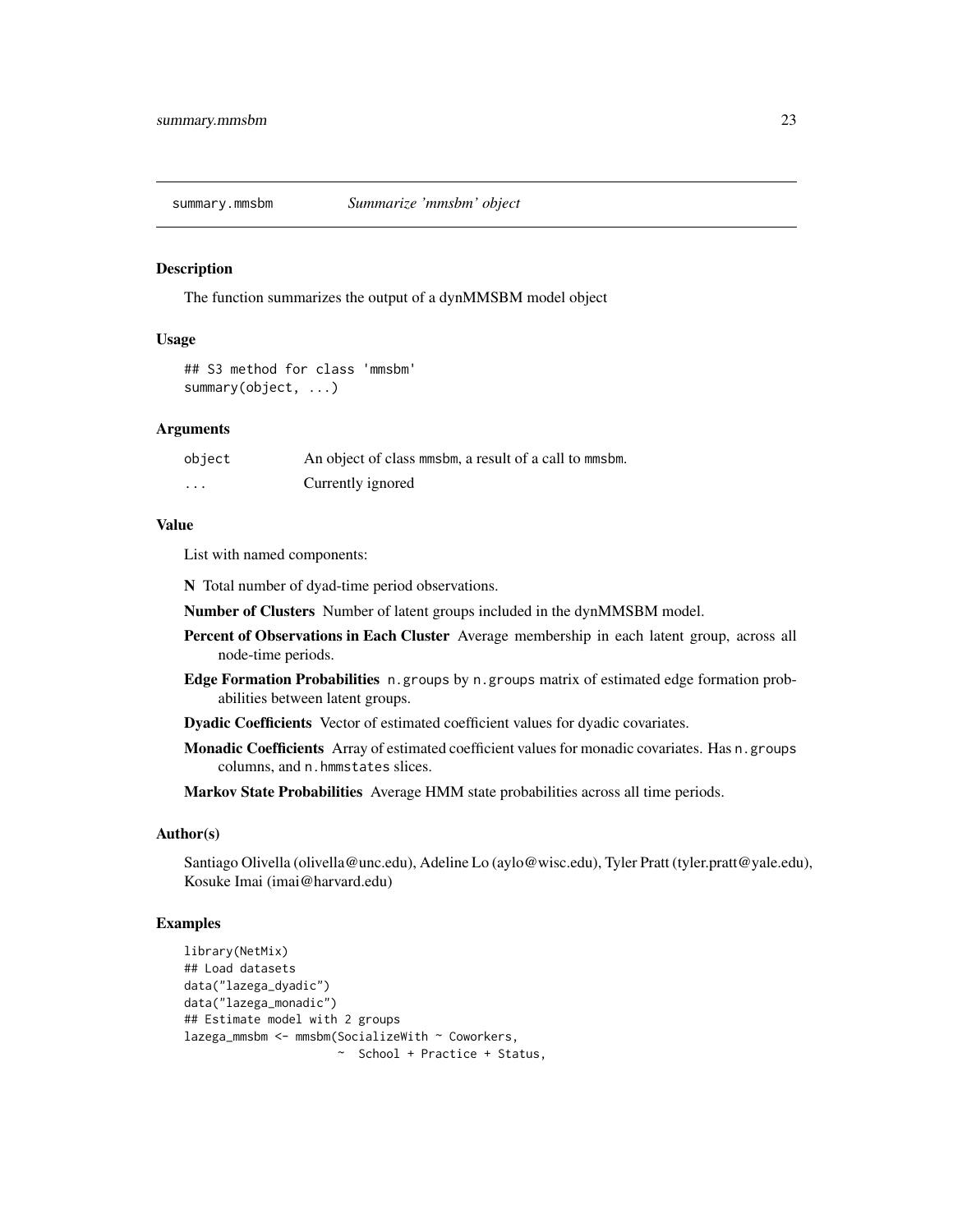```
senderID = "Lawyer1",
receiverID = "Lawyer2",
nodeID = "Lawyer",
data.dyad = lazega_dyadic,
data.monad = lazega_monadic,
n.blocks = 2,
mmsbm.control = list(seed = 123,
                     hessian = TRUE))
```
## Summarize estimated model summary(lazega\_mmsbm)

vcov.mmsbm *Extract Variance-Covariance Matrix for a Fitted* mmsbm *Object*

# Description

Extract Variance-Covariance Matrix for a Fitted mmsbm Object

# Usage

## S3 method for class 'mmsbm' vcov(object, param = "All", ...)

# Arguments

| object   | An object of class minsbin, a result of a call to minsbin                                                                                           |
|----------|-----------------------------------------------------------------------------------------------------------------------------------------------------|
| param    | Character string, which set of parameters should the vcov be extracted for? One<br>of "MonadCoef", "DyadCoef", "BlockModel" or "All" (the default). |
| $\cdots$ | Currently ignored                                                                                                                                   |

# Value

For param="All", named list of individual return components. For all other values of param, a numeric covariance matrix.

# Author(s)

Santiago Olivella (olivella@unc.edu), Adeline Lo (aylo@wisc.edu), Tyler Pratt (tyler.pratt@yale.edu), Kosuke Imai (imai@harvard.edu)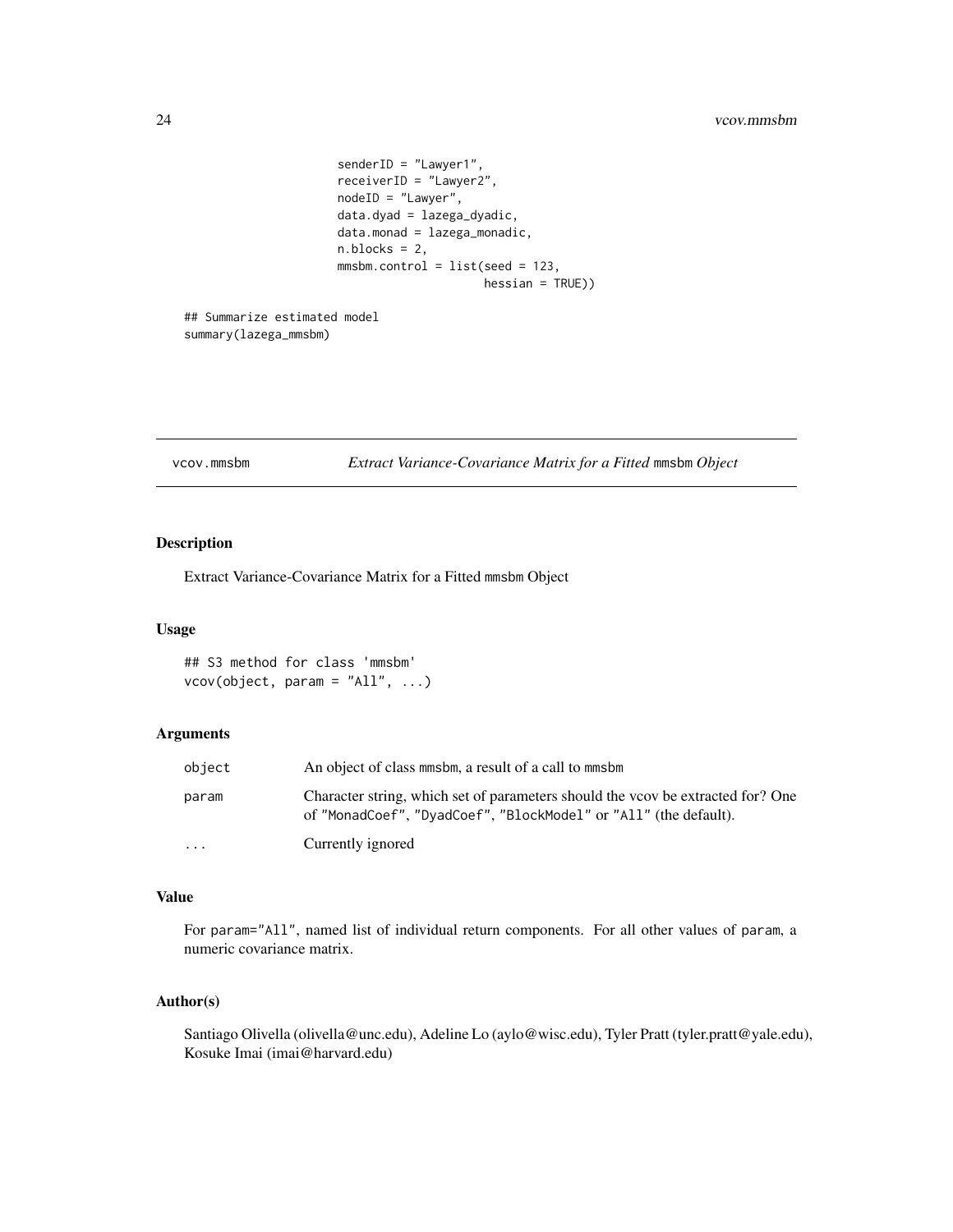# vcov.mmsbm 25

# Examples

```
library(NetMix)
## Load datasets
data("lazega_dyadic")
data("lazega_monadic")
## Estimate model with 2 groups
lazega_mmsbm <- mmsbm(SocializeWith ~ Coworkers,
                     ~ School + Practice + Status,
                     senderID = "Lawyer1",
                      receiverID = "Lawyer2",
                     nodeID = "Lawyer",
                      data.dyad = lazega_dyadic,
                      data.monad = lazega_monadic,
                      n.blocks = 2,
                      mmsbm.control = list(seed = 123,
                                           se_sim = 2)) # Usually requires more samples.
```
vcov(lazega\_mmsbm, "MonadCoef")